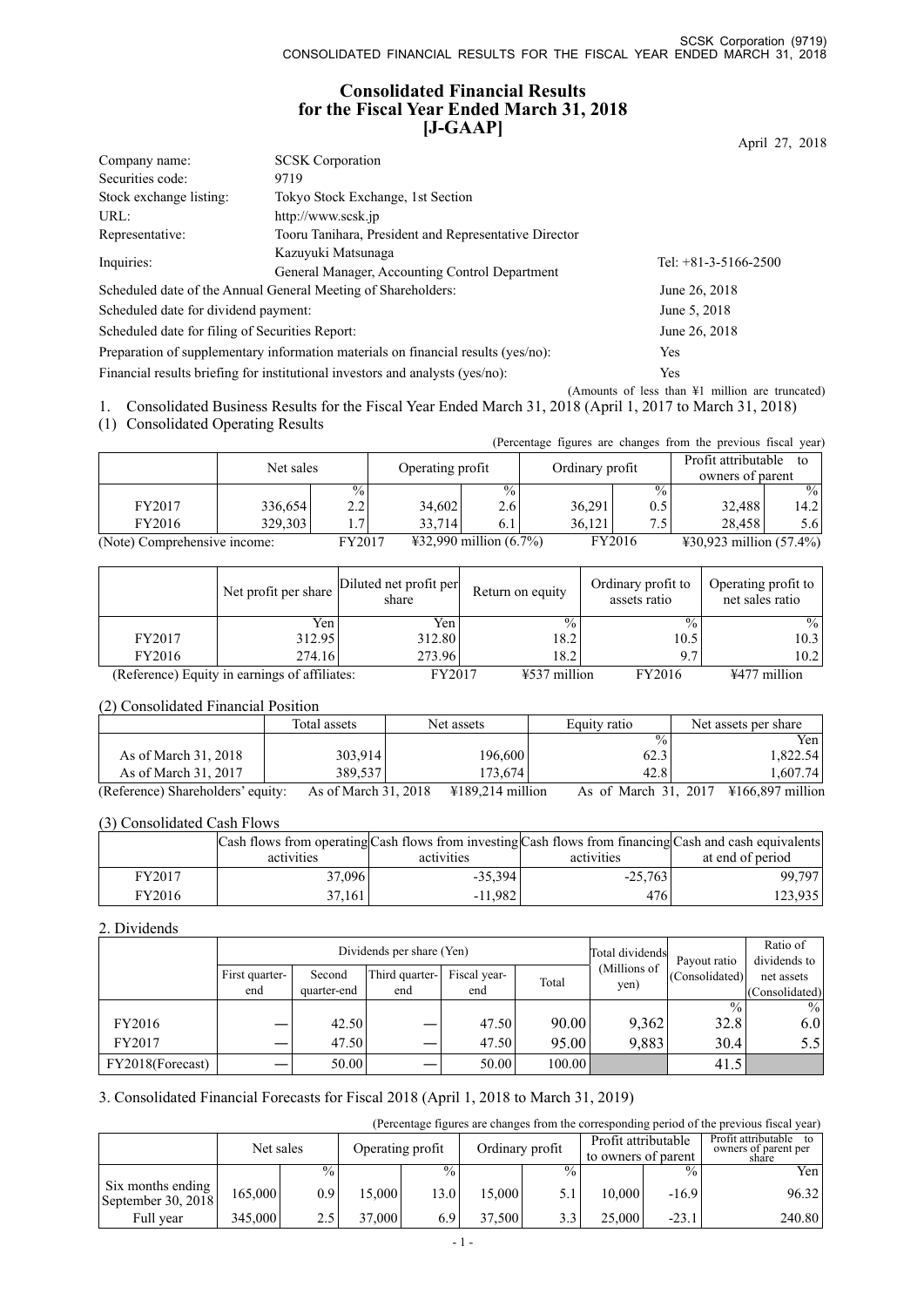\*Notes

- (1) Changes in significant subsidiaries during the period
	- (Changes in specified subsidiaries accompanying changes in scope of consolidation) :None
- (2) Changes in accounting policies, changes in accounting estimates and restatement of prior period financial statements after error corrections
	- 1) Changes in accounting policies, changes in accounting standards and other regulations: None
	- 2) Changes in accounting policies due to other reasons: None
	- 3) Changes in accounting estimates: None
- 4) Restatement of prior period financial statements after error corrections: None

(3) Number of shares issued (common stock)

1) The number of shares issued as of the period-end (including treasury shares)

|                                                                 | As of March 31, 2018 | 104,181,803 shares |
|-----------------------------------------------------------------|----------------------|--------------------|
|                                                                 | As of March 31, 2017 | 107,986,403 shares |
| 2) The number of shares of treasury shares as of the period-end |                      |                    |
|                                                                 | As of March 31, 2018 | 362,918 shares     |
|                                                                 | As of March 31, 2017 | 4,177,266 shares   |
| 3) The average number of shares during the period               |                      |                    |
|                                                                 | As of March 31, 2018 | 103,813,610 shares |
|                                                                 | As of March 31, 2017 | 103,803,262 shares |

(Reference) Summary of Non-Consolidated Business Results

1. Non-Consolidated Business Results for Fiscal 2017 (April 1, 2017 to March 31, 2018)

(1) Non-Consolidated Operating Results (Millions of yen unless otherwise stated)

|        |           |        |                  |               |                 |               | (Percentage figures are changes from the previous fiscal year) |               |
|--------|-----------|--------|------------------|---------------|-----------------|---------------|----------------------------------------------------------------|---------------|
|        | Net sales |        | Operating profit |               | Ordinary profit |               | Net profit                                                     |               |
|        |           | $\%$ . |                  | $\frac{0}{0}$ |                 | $\frac{0}{0}$ |                                                                | $\frac{0}{0}$ |
| FY2017 | 263,069   |        | 27,195           | 3.3           | 29,043          | $-6.4$        | 31,960                                                         | 28.5          |
| FY2016 | 258,348   | 0.9 I  | 26.319           | 5.81          | 31.036          | 221<br>44. L  | 24.866                                                         | 9.4           |

|        | Net profit per share | Diluted net profit per<br>share |
|--------|----------------------|---------------------------------|
|        | Yen                  | Yen                             |
| FY2017 | 307.21               | 307.06                          |
| FY2016 | 239.04               | 238.89                          |

(2) Non-Consolidated Financial Position

|                         | Total assets | Net assets |               | Net assets per share |
|-------------------------|--------------|------------|---------------|----------------------|
|                         |              |            | $\frac{0}{0}$ | Yen l                |
| As of March 31,<br>2018 | 293,694      | 175,118    | 59.6          | 1,682.63             |
| As of March 31,<br>2017 | 323,648      | 153,080    | 47.3          | 1,470.76             |

(Reference) Shareholders' equity: As of March 31, 2018 ¥175,060 million As of March 31, 2017 ¥153,010 million

\*Notification regarding the auditing process

・This financial report is not within the scope of the auditing process as prescribed by the Financial Instruments and Exchange Act. Therefore, and as of the time of disclosure, the auditing process of this financial report has not been completed.

\*Notice regarding the appropriate use of the financial forecasts

- ・This document contains forward-looking statements based on a number of assumptions and beliefs made by management in light of information currently available. For a variety of reasons, actual financial results may differ materially from the forecasts presented here. For further notification on the use of matters assumed concerning the results and other forecasts and the forecasts, please see "forecasts for the fiscal year ending March 31, 2019," on page 8.
- ・SCSK will hold a results briefing for institutional investors and analysts on April 27, 2018. Materials used in the briefing, a transcript of the main questions and answers, and related information will be published on SCSK's website promptly thereafter.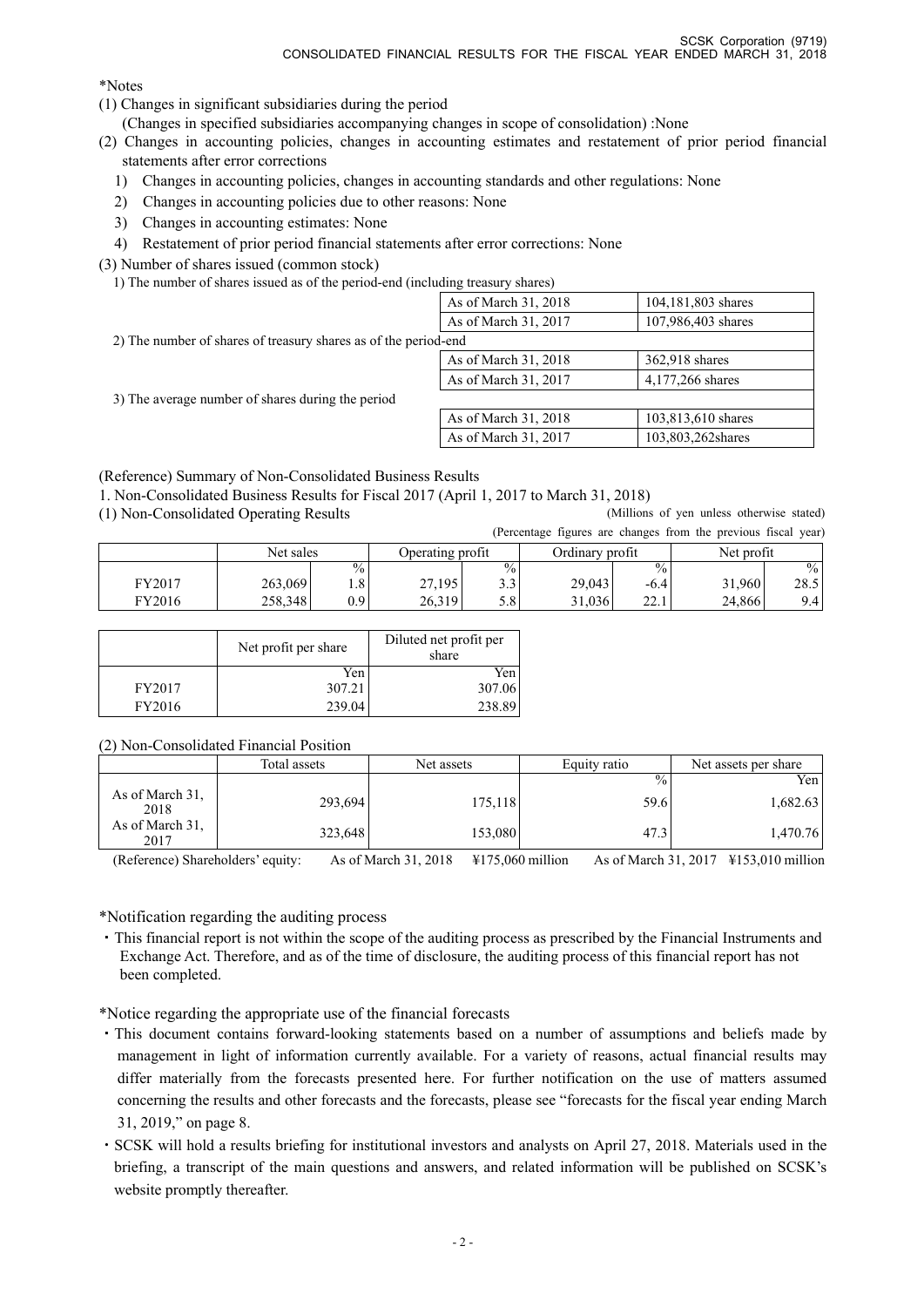# **Contents**

| 1. |     |                                                                                                   | $\overline{4}$ |
|----|-----|---------------------------------------------------------------------------------------------------|----------------|
|    | (1) |                                                                                                   | $\overline{4}$ |
|    | (2) |                                                                                                   | 7              |
|    | (3) |                                                                                                   | 7              |
|    | (4) |                                                                                                   | 8              |
|    | (5) | Basic policy for distribution of earnings and dividends for the fiscal year ended March 31, 2018, | 8              |
| 2. |     |                                                                                                   | -10            |
| 3. |     |                                                                                                   |                |
|    | (1) |                                                                                                   |                |
|    | (2) |                                                                                                   |                |
|    | (3) |                                                                                                   |                |
| 4. |     |                                                                                                   |                |
| 5. |     |                                                                                                   |                |
|    | (1) |                                                                                                   |                |
|    | (2) |                                                                                                   |                |
|    | (3) |                                                                                                   |                |
|    | (4) |                                                                                                   |                |
|    | (5) |                                                                                                   |                |
|    |     |                                                                                                   |                |
|    |     |                                                                                                   |                |
|    |     |                                                                                                   |                |
|    |     |                                                                                                   |                |
|    |     |                                                                                                   |                |
|    |     |                                                                                                   |                |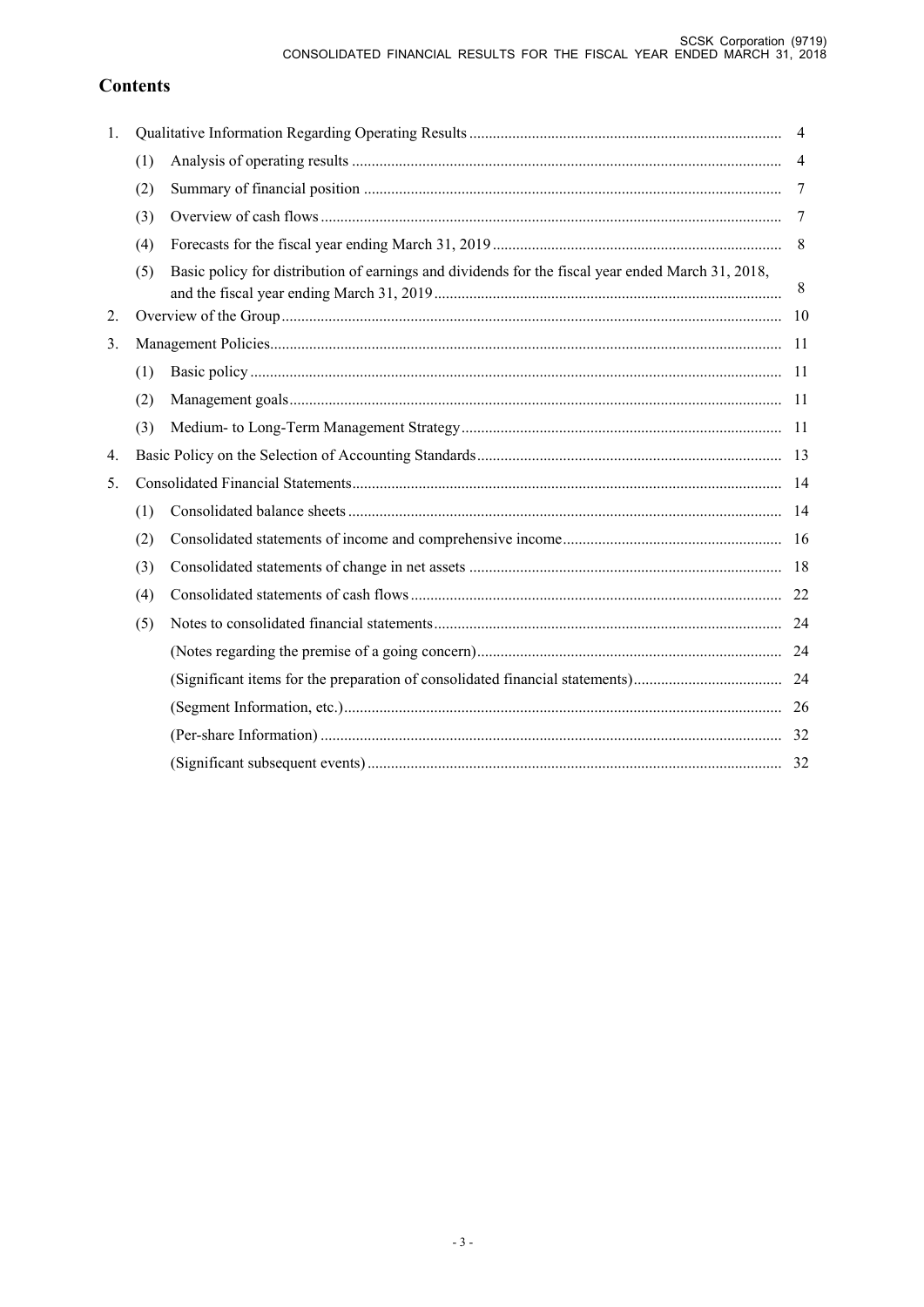#### **1. Qualitative Information Regarding Operating Results**

#### **(1) Analysis of operating results**

In the fiscal year ended March 31, 2018, the Company judged that the overall recovery trend in the domestic economy was continuing amid solid domestic and overseas demand. The corporate sector saw improved corporate earnings and business sentiment supported by the continuation of the upward trend in exports and the gradual increase in production levels. In the consumer sector, we witnessed higher consumer spending buoyed by an improved job market along with other indicators that pointed to economic recovery.

Our outlook for the economy is that, in the midst of ongoing improvements in corporate earnings, the job market, and wages, the gradual recovery trend will continue. However, a sense of uncertainty is plaguing the political and economic climate around the world, which is becoming increasingly characterized by protectionism. Prominent concerns include geopolitical risks in the Middle East and East Asia, the state of government affairs under the current administration in the United States, and issues regarding the United Kingdom's decision to leave the European Union. Accordingly, scrutiny is imperative in judging economic trends for the purpose of making management decisions going forward.

In this environment, the IT services market saw the emergence of IT investment demand among customers in relation to business model reforms and digital transformation. This market also benefited from robust system upgrade investment demand from customers, which included demand for IT investment aimed at improving productivity, boosting efficiency, and reducing labor requirements as part of working style reforms and efforts to address labor shortages. In this manner, there was a general upward trend in overall IT investment demand.

In the manufacturing industry, the deal flow, which had remained stable previously, began to gain strength during the second half of the fiscal year under review. This trend was being driven in part by the need for compatibility with the Internet of Things (IoT), which is entering into a full-fledged proliferation period, and for responding to the trend toward self-driving cars, other highly functional vehicles, and electric automotive systems. This solid deal flow was also supported by demand for verification services for pre-market products, which are growing ever more sophisticated, and for business process outsourcing (BPO) services related to products and services.

In distribution, service, and other industries, strategic IT investment and IT services demand for business enhancement purposes is on the rise, particularly among customers engaging in consumer businesses. This demand was largely associated with investment related to e-commerce, customer relationship management (CRM), and big data analysis for the purposes of enhancing digital marketing initiatives and facilitating omnichannel retailing.

In the financial industry, despite the rebound from previously strong investment demand following the conclusion of large-scale projects of certain customers, systems development and other IT investment demand for boosting competitiveness is proving to be firm overall, primarily among customers in the banking and insurance sectors. Specific investment targets include the development of systems for the application of FinTech, artificial intelligence (AI), or other new IT technologies and the realization of more sophisticated overseas operations and Internet services.

In addition, demand for various cloud-based IT services has been on the rise in IaaS, PaaS, and other IT infrastructure sectors against a backdrop of a strong appetite among customer companies for investment to heighten operational efficiency and a lack of IT employees at these companies. A similar increase was seen in demand for IT services in the operational application field, although here it was limited to certain sectors.

Looking at the Company's operating results for the fiscal year under review, consolidated net sales increased 2.2% year on year, to ¥336,654 million, following strong performance in systems development businesses serving the manufacturing industry, the distribution industry, and the communications industry as well as in maintenance and operation and services businesses catering to the financial industry.

Operating profit was up 2.6% year on year, to ¥34,602 million, following a recovery in profitability during the second half of the fiscal year as well as the income growth accompanying an increase in full-year sales.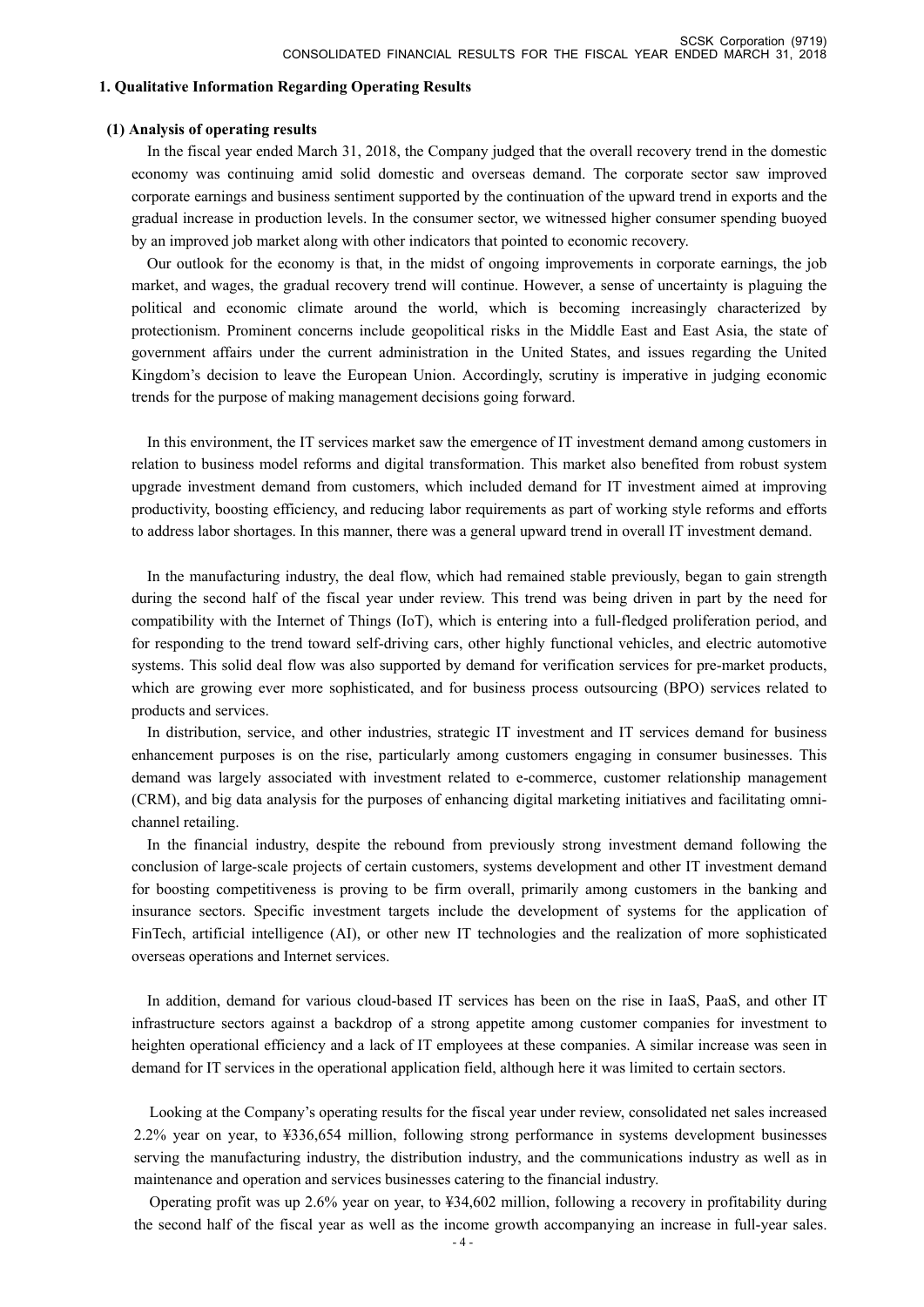#### SCSK Corporation (9719) CONSOLIDATED FINANCIAL RESULTS FOR THE FISCAL YEAR ENDED MARCH 31, 2018

These factors counteracted the decline in operating profit in the six-month period ended September 30, 2017, which was a result of lackluster performance lack of effective action in systems development businesses targeting the financial industry as well as reduced profitability stemming from higher business investmentrelated expenses associated with the promotion of service-oriented businesses and new strategic businesses.

Ordinary profit was up 0.5% year on year, to ¥36,291 million, due to the higher operating profit. Profit attributable to owners of parent increased 14.2%, to ¥32,488 million, as a result of the extraordinary income recorded following the gain on the transference of shares in QUO CARD Co., Ltd., on December 1, 2017.

|                                              | Previous fiscal year              |                   | Fiscal year under review          |                   |                                     |                   |
|----------------------------------------------|-----------------------------------|-------------------|-----------------------------------|-------------------|-------------------------------------|-------------------|
| Net sales by segment                         | (April 1, 2016-<br>March 31 2017) |                   | (April 1, 2017-<br>March 31 2018) |                   | Change from previous<br>fiscal year |                   |
|                                              | Amount                            | Segment<br>Profit | Amount                            | Segment<br>Profit | Amount                              | Segment<br>Profit |
| Manufacturing<br><b>Systems Business</b>     | 40,194                            | 4,269             | 40,784                            | 4,714             | 589                                 | 445               |
| Telecommunication<br><b>Systems Business</b> | 26,758                            | 5,308             | 27,313                            | 5,548             | 555                                 | 239               |
| Distribution Systems<br><b>Business</b>      | 45,792                            | 6,603             | 47,137                            | 6,641             | 1,345                               | 37                |
| <b>Financial Systems</b><br><b>Business</b>  | 70,543                            | 7,369             | 69,630                            | 7,137             | $-912$                              | $-231$            |
| <b>Business Solutions</b>                    | 23,754                            | 1,440             | 25,731                            | 1,658             | 1,976                               | 217               |
| <b>Business Services</b>                     | 42,811                            | 3,302             | 44,467                            | 3,049             | 1,655                               | $-253$            |
| IT Platform Solutions                        | 75,379                            | 7,159             | 77,873                            | 8,043             | 2,493                               | 884               |
| Other                                        | 4,068                             | 538               | 3,716                             | 378               | $-351$                              | $-159$            |
| Adjusted total                               |                                   | $-2,278$          |                                   | $-2,569$          |                                     | $-291$            |
| Total                                        | 329,303                           | 33,714            | 336,654                           | 34,602            | 7,351                               | 887               |

#### (Unit: Millions of yen unless otherwise stated)

#### Manufacturing Systems Business

Net sales increased 1.5%, to ¥40,784 million, and segment profit rose 10.4%, to ¥4,714 million, due to solid trends in systems development orders from the automotive industry and the machinery manufacturing industry..

#### Telecommunication Systems Business

Net sales grew 2.1%, to ¥27,313 million, and segment profit increased 4.5%, to ¥5,548 million, thanks to the robust amount of system development and maintenance and operation and service orders from major communications carriers.

#### Distribution Systems Business

Net sales increased 2.9%, to ¥47,137 million, and segment profit rose 0.6%, to ¥6,641 million, supported by a large appetite for IT investment in the digital marketing field among customers.

#### Financial Systems Business

Net sales were down 1.3%, to ¥69,630 million, due to the heavy impacts of the absence of previously recorded large-scale orders from the banking industry, a factor that was accounted for in initial forecasts. Segment profit, similarly, decreased 3.1%, to ¥7,137 million, as a result of the lower sales and the impacts of unprofitable projects. At the moment, certain large-scale projects for the insurance industry are starting up, and the Company projects more favorable business trends going forward.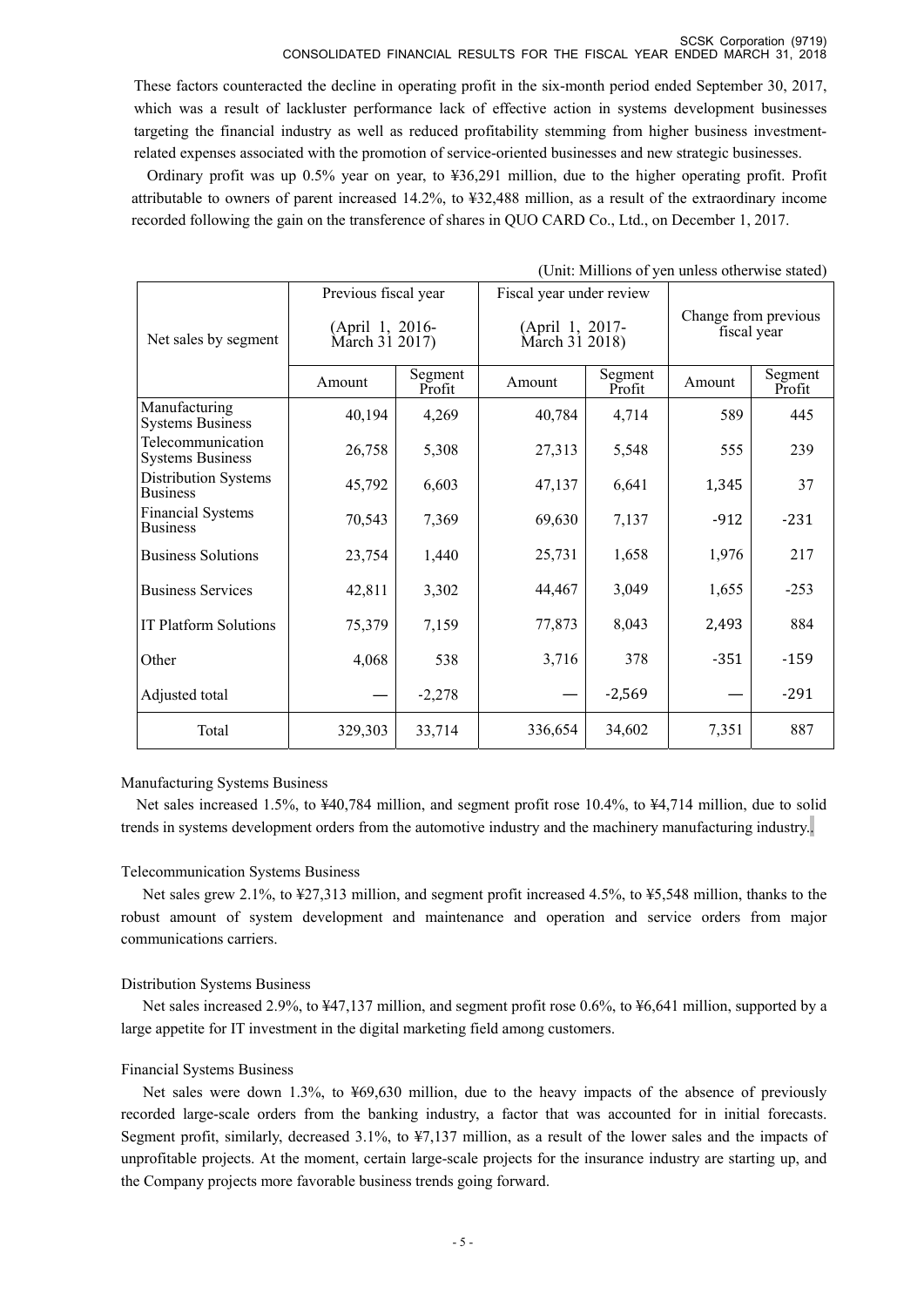#### Business Solutions

Net sales increased 8.3%, to ¥25,731 million, and segment profit was up 15.1%, to ¥1,658 million, following impressive performance in enterprise resources planning (ERP)-related projects and the smooth commencement of service-oriented businesses based on SCSK intellectual properties.

### Business Services

Net sales increased 3.9%, to ¥44,467 million, thanks to brisk demand for BPO services. Meanwhile, segment profit declined 7.7%, to ¥3,049 million, due to increases in marketing expenses and in business investment expenses associated with the opening of a service center aimed at reinforcing business operations through the development of new e-commerce services and the provision of BPO services.

### IT Platform Solutions

Net sales were up 3.3%, to ¥77,873 million, and segment profit increased 12.3%, to ¥8,043 million, due to higher sales of IT products to customers in the manufacturing industry and the communications industry.

#### Other

Net sales, including sales of the prepaid card business, decreased 8.7%, to ¥3,716 million, following the transference of all shares of stock in QUO CARD Co., Ltd., which operated the prepaid card business, on December 1, 2017. Segment profit was down 29.7%, to ¥378 million, for the same reason. As a result of the transference of QUO CARD's stock, the prepaid card business was excluded from the scope of consolidation and included in the "Other" category to reflect the reduced materiality of the prepaid card business.

| (Only immons of you amoss otherwise stated)          |                                   |               |                                   |               |                                         |                |
|------------------------------------------------------|-----------------------------------|---------------|-----------------------------------|---------------|-----------------------------------------|----------------|
|                                                      | Previous fiscal year              |               | Fiscal year under review          |               |                                         |                |
|                                                      | (April 1, 2016-<br>March 31 2017) |               | (April 1, 2017-<br>March 31 2018) |               | Comparison with<br>previous fiscal year |                |
|                                                      | Amount                            | Share $(\% )$ | Amount                            | Share $(\% )$ | Amount                                  | Change $(\% )$ |
| <b>Systems Development</b>                           | 127,051                           | 38.6          | 128,387                           | 38.1          | 1,336                                   | 1.1            |
| <b>System Maintenance</b><br>and Operation/ Services | 125,802                           | 38.2          | 129,071                           | 38.3          | 3,269                                   | 2.6            |
| Packaged Software/<br>Hardware Sales                 | 73,147                            | 22.2          | 76,247                            | 22.6          | 3,100                                   | 4.2            |
| Prepaid Card                                         | 3,302                             | 1.0           | 2,948                             | 0.9           | $-354$                                  | $-10.7$        |
| Total                                                | 329,303                           | 100.0         | 336,654                           | 100.0         | 7,351                                   | 2.2            |

(Unit: Millions of yen unless otherwise stated)

In Systems Development, despite the absence of previously recorded large-scale development orders from financial industry customers, net sales rose 1.1%, to ¥128,387 million, due to solid performance in projects for customers in the manufacturing industry, the distribution industry, and the communications industry.

In System Maintenance and Operation / Services, as a result of strong performance in BPO services, particularly in the distribution and financial industries, combined with robust demand for various cloud services related to IT infrastructure, net sales increased 2.6%, to ¥129,071 million.

In Packaged Software / Hardware Sales, net sales increased 4.2%, to ¥76,247 million, due to solid demands for hardware and software from the manufacturing industry and for network IT equipment demands from the communication industry.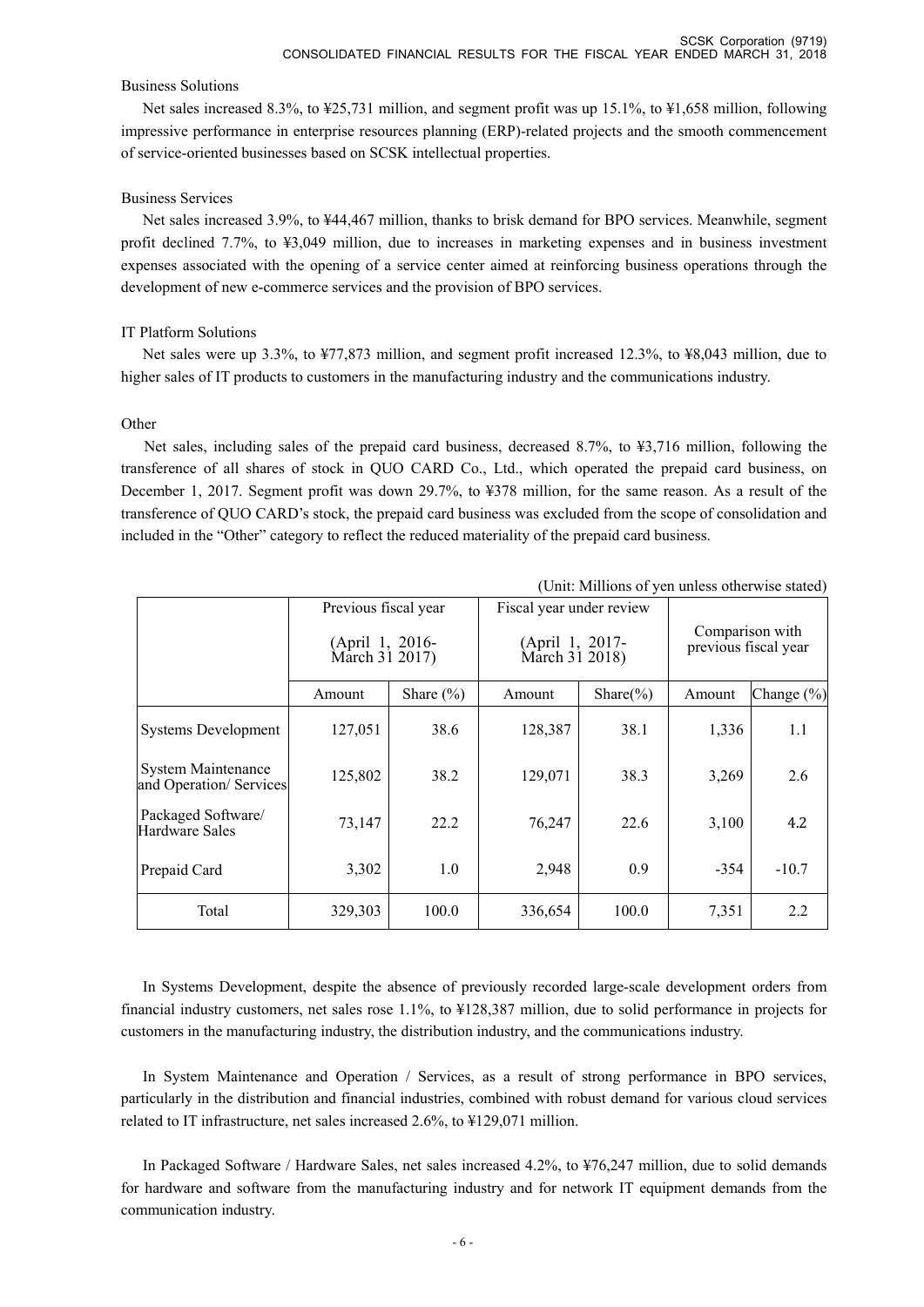In Prepaid Card, net sales were down 10.7%, to ¥2,948 million, following the transference of all shares of stock in QUO CARD on December 1, 2017.

#### **(2) Summary of financial position**

#### **i). Assets, liabilities and net assets**

(Assets)

Assets as of March 31, 2018 were ¥303,914 million, a decrease of 22.0% or ¥85,623 million compared to March 31, 2017.

#### (Liabilities)

Liabilities as of March 31, 2018 were ¥107,313 million, a decrease of 50.3% or ¥108,549 million compared to March 31, 2017.

#### (Net assets)

Net assets as of March 31, 2018 were ¥196,600 million, an increase of 13.2% or ¥22,926 million compared to March 31, 2017.

#### **(3) Overview of cash flows**

Cash and cash equivalents ("cash") as of March 31, 2018, decreased ¥24,137 million compared to March 31, 2017, to ¥99,797 million. The changes in each type of cash flow and the main factors for such changes are as follows.

(Cash flow from operating activities)

Net cash provided by operating activities was ¥37,096 million.

Major factors increasing cash were profit before income taxes of ¥43,489 million and depreciation of ¥10,013 million. Major factors decreasing cash were increase in notes and accounts receivable-trade of ¥1,753 million, increase in guarantee deposits of ¥6,316 million, decrease in notes and accounts payabletrade of ¥1,073 million, and gain on sales of investment securities of ¥10,801 million.

(Cash flow from investing activities)

Net cash used in investing activities was ¥35,394 million.

Major factors decreasing cash were purchase of property, plant and equipment of ¥10,042 million, purchase of intangible assets of ¥3,865 million, and payments for sales of shares of subsidiaries resulting in change in scope of consolidation of ¥20,618 million.

(Cash flow from financing activities)

Net cash used in financing activities was ¥25,763 million.

A major factor increasing cash was proceeds from issuance of bonds of ¥10,000 million.

Major factors decreasing cash were repayments of long-term loans payable of ¥10,000 million, redemption of bonds of ¥15,000 million, and dividend payments of ¥4,941 million (¥47.5 per share) for the year-end dividend for the fiscal year ended March 31, 2017, and ¥4,941 million (¥47.5 per share) for the interim dividend for the fiscal year ending March 31, 2018.

With respect to cash flows in the fiscal year ending March 31, 2019, the Company forecasts an increase in net cash provided by operating activities as a result of growth in operating revenues. As for cash outflows, the Company plans to conduct ongoing investments for the expansion of strategic businesses and capital investment for the enhancement of the Company's earnings base while also directing funds to debt repayment, straight bond redemption, and dividend payments.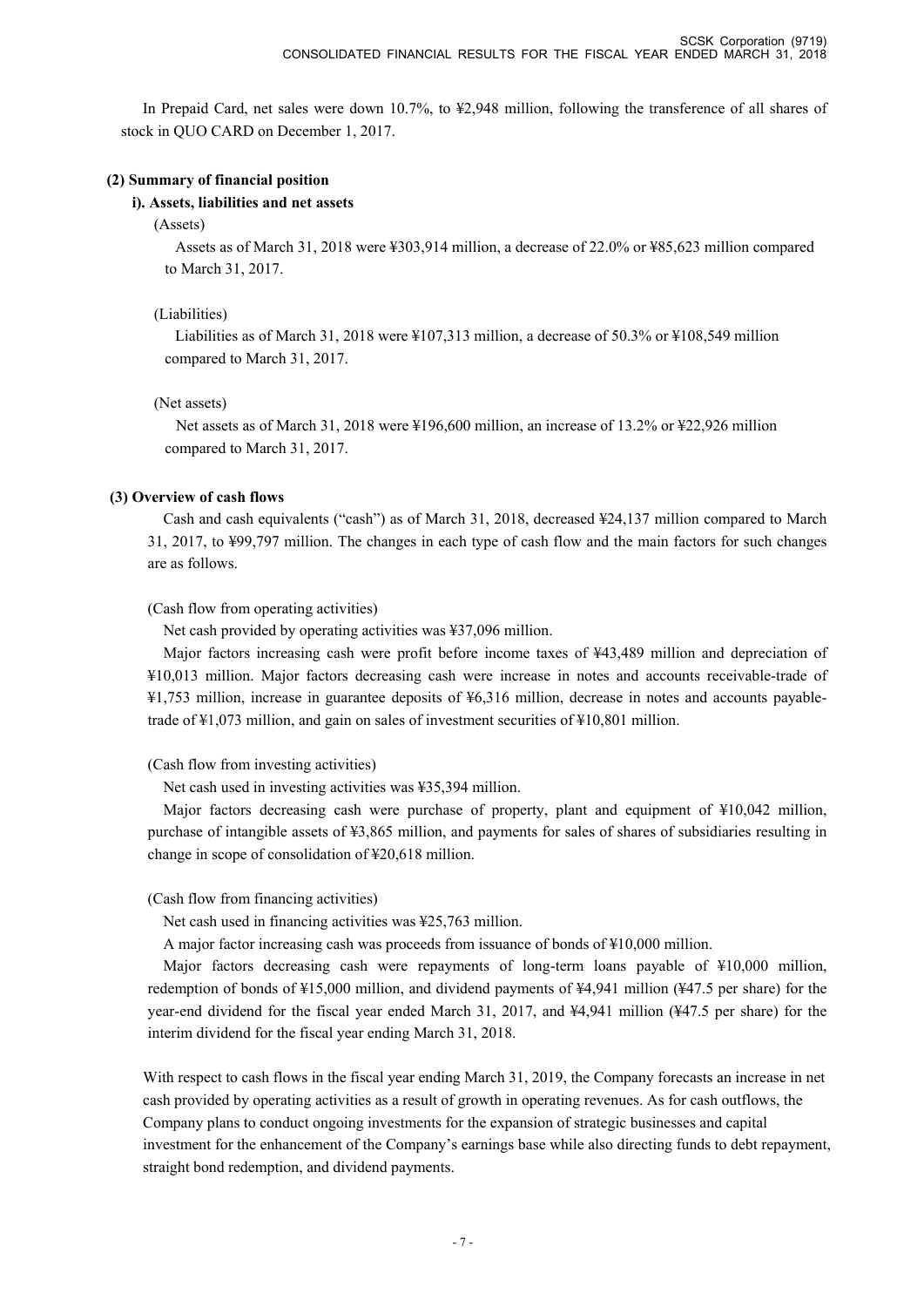#### **(4) Forecasts for the fiscal year ending March 31, 2019**

In the fiscal year ending March 31, 2019, overall business trends are expected to be more favorable than in the fiscal year ended March 31, 2018. Factors behind this outlook include the continuation of the robust IT investment demand trend that emerged among manufacturing industry customers during the second half of the fiscal year ended March 31, 2018, and recent order trends in systems development operations targeting financial industry customers. However, a lingering opaqueness remains with regard to the outlook for future IT investment trends among customers amid uncertainty stemming from political and economic conditions around the world.

The Medium-term Management Plan, which is slated to end with the fiscal year ending March 31, 2020, delineates three core strategies for its five-year period. We are, first, to "shift to service-oriented businesses;" second, to "promote strategic businesses that capture the changing times;" and third, to "enter into the second stage of global business expansion." We are aggressively moving forward with measures based on these core strategies to achieve the plan's goals.

In the fiscal year ending March 31, 2019, we will accelerate the shift to service-oriented businesses while pursuing earning growth driven by existing businesses as well as by new service-oriented businesses. We will also focus on strengthening our management base and improving profitability, most notably by boosting operational quality and increasing productivity. In addition, SCSK will seek to capture the currently robust IT investment demand while implementing its core strategies and advancing other measures to heighten our earnings capacity and working to enhance its earnings foundations.

Reflecting the above outlook and based on the Company's policies, consolidated forecasts for the fiscal year ending March 31, 2019, are as follows.

|                                     | Forecasts                             | (YoY)       |
|-------------------------------------|---------------------------------------|-------------|
| Consolidated sales                  | $\text{\textsterling}345,000$ million | $(2.5\%)$   |
| Consolidated operating profit       | $437,000$ million                     | $(6.9\%)$   |
| Consolidated ordinary profit        | $437,500$ million                     | $(3.3\%)$   |
| Consolidated profit attributable to |                                       |             |
| owners of parent                    | $425,000$ million                     | $(-23.1\%)$ |

The above forecasts were created based on economic trends and the market environment as of the day these statements were issued. For various reasons, actual results may differ from the forecasts, and the forecasts may be subject to revision.

### **(5) Basic policy for distribution of earnings and dividends for the fiscal year ended March 31, 2018, and the fiscal year ending March 31, 2019**

In determining dividends, the Company aims to increase returns to shareholders in conjunction with improved consolidated financial results. As part of this process, the Company gives comprehensive consideration to its financial position, earnings trends, dividend payout ratio, and reserves for future business investment.

The Company pays dividends twice a year from its surplus: an interim dividend and a year-end dividend. Decisions regarding interim and year-end dividends are made by the Board of Directors.

The Company regards the acquisition of treasury shares as one means of returning profits to shareholders, and it will consider any such acquisitions while taking into account share price trends, the aforementioned matters considered when determining dividends, and the shareholder returns to be made via dividend payments.

For the fiscal year ended March 31, 2018, the Company will adhere to its initial dividend forecast by issuing a year-end dividend of ¥47.50 per share. This decision was based on the fact that, although profit attributable to owners of parent was higher than initially anticipated, this outcome was primarily a result of the recording of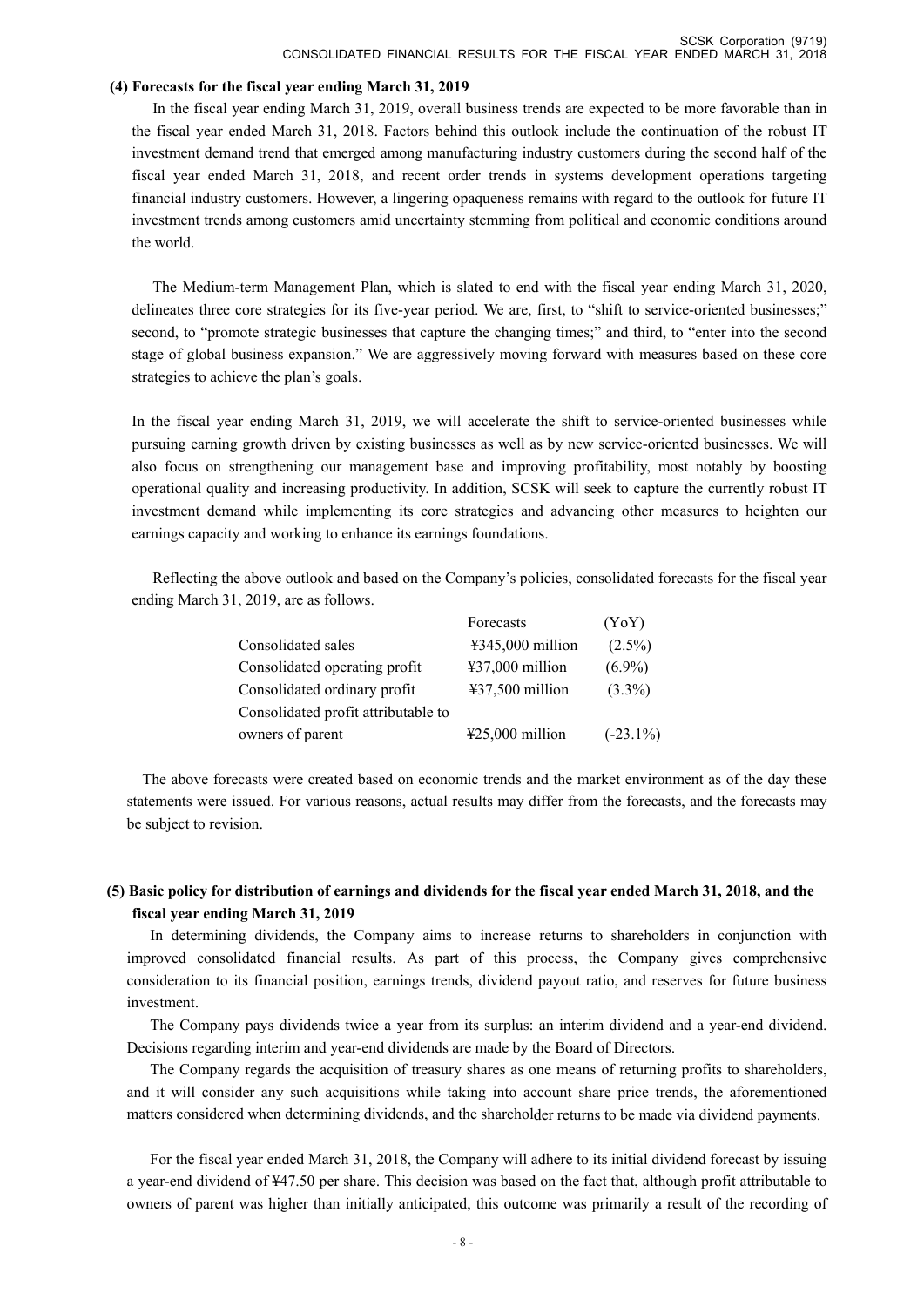extraordinary income following the transference of shares of stock in a consolidated subsidiary. Combined with the interim dividend of ¥47.50 per share issued in December 2017, this year-end dividend will make for a total annual dividend of ¥95.00 per share, an increase of ¥5 per share over the annual dividend of ¥90.00 issued for the fiscal year ended March 31, 2017.

For the fiscal year ending March 31, 2019, based on the Company's financial foundation and anticipated increases in earnings capacity, we plan to raise the annual dividend for the seventh consecutive year, this time by ¥5 per share, to ¥100.00 per share, comprising an interim dividend of ¥50.00 per share and a year-end dividend of ¥50.00 per share, as part of our efforts to enhance shareholder returns.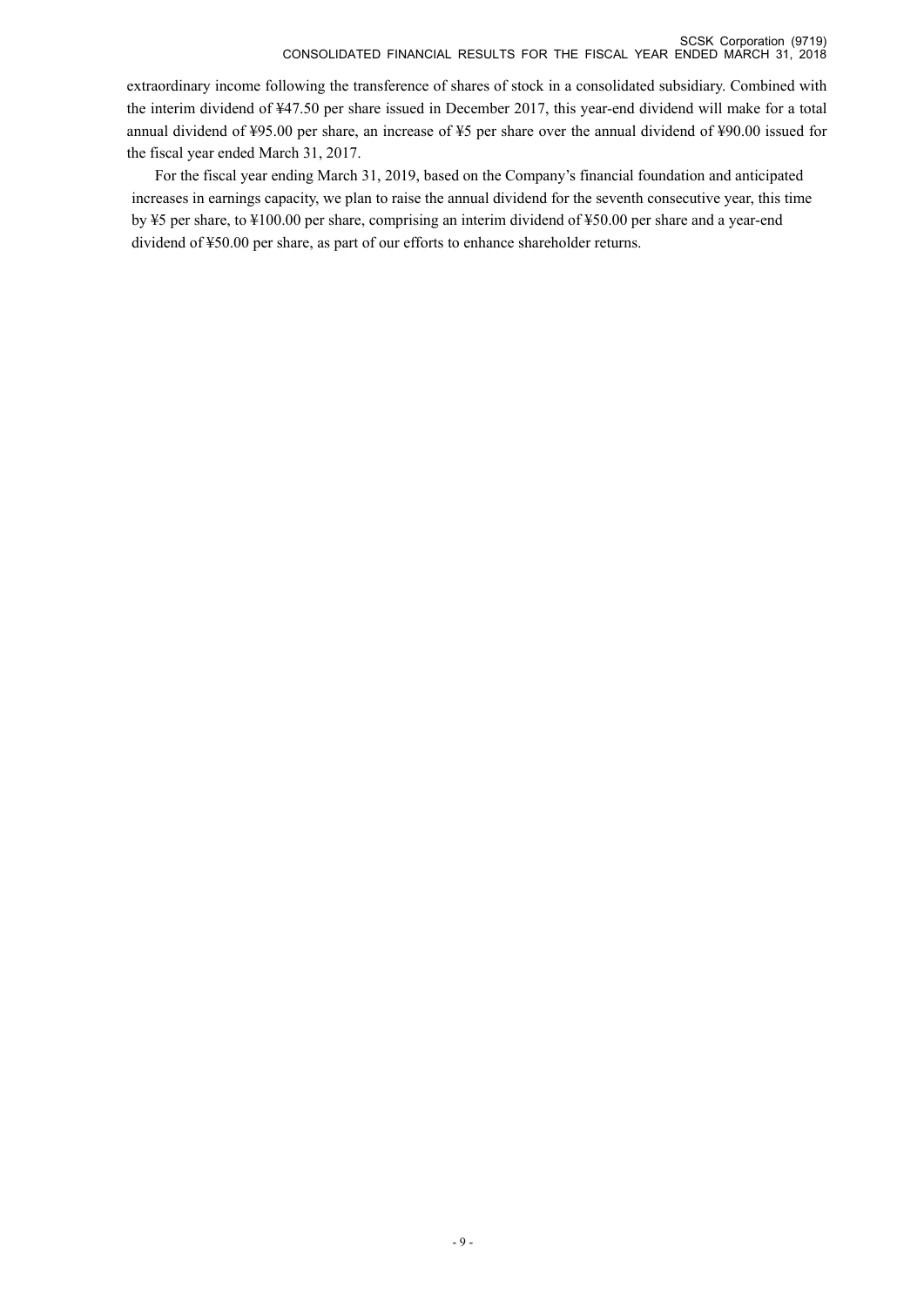# 2. Overview of the Group

 The SCSK Group consists of SCSK, 19 consolidated subsidiaries, 2 equity-method affiliates, and 1 equitymethod non-consolidated affiliate, and offers business service in IT infrastructure, application development, and BPO through collaboration among business segments in Manufacturing Systems, Telecommunication Systems, Distribution Systems, Financial Systems, Business Solutions, Business Services, IT Platform Solutions, and Other. SCSK's parent company, Sumitomo Corporation, is a major customer.

SCSK Group's business segments and major subsidiaries and affiliates are as in the chart below.



- (Notes) 1. In each segment, the Company and its Group companies engage in business directly with customers, while conducting business that complements intra-Group functions.
	- 2. Affiliated companies are primarily consolidated subsidiaries.
- (Listed consolidated subsidiaries)

JIEC Co., Ltd.

VeriServe Corporation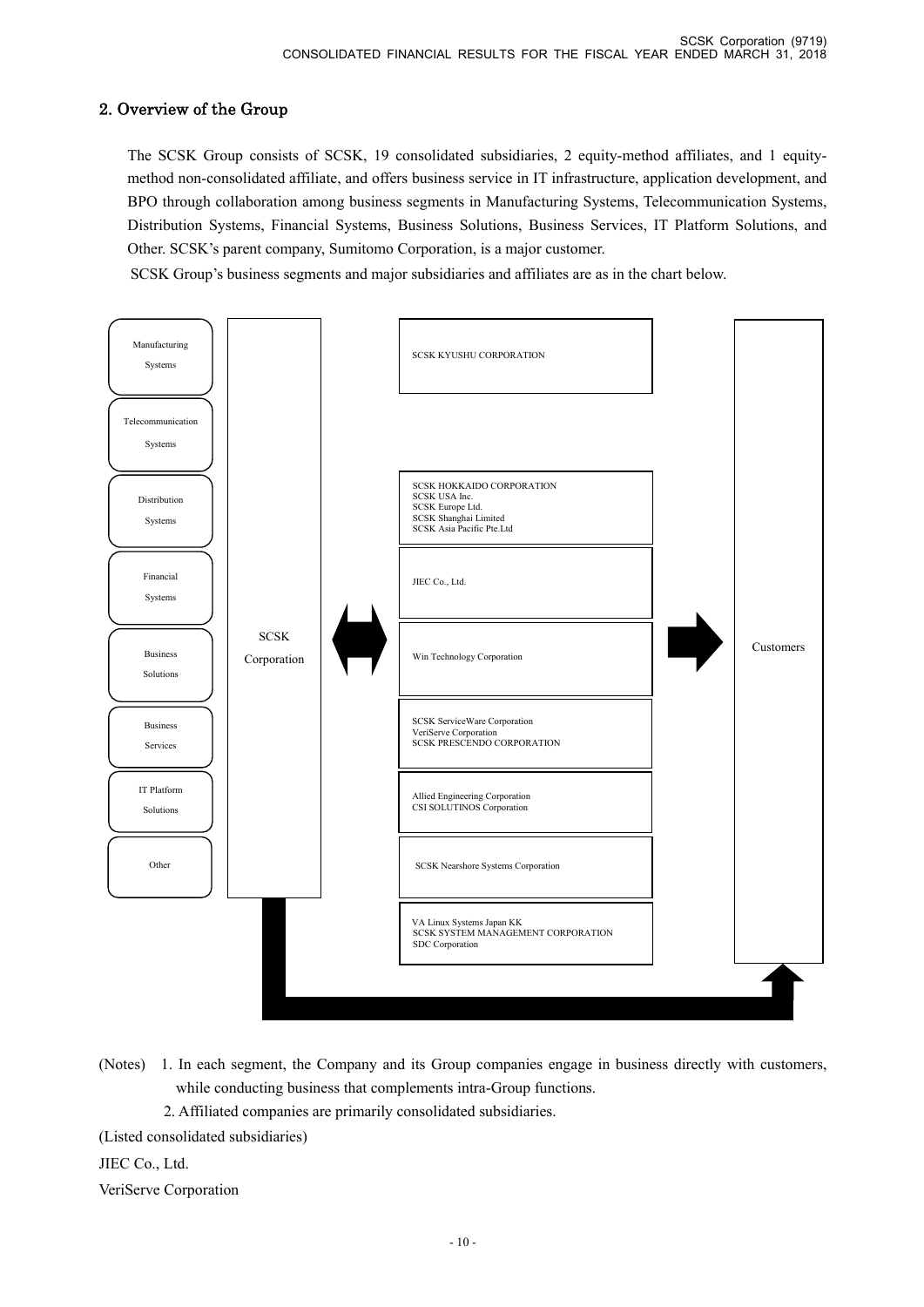#### **3. Management Polices**

#### **(1) Basic Policy**

The Group's management philosophy consists of its mission to "create our future of dreams" and three promises for achieving this mission of "respecting each other," "providing excellent service utilizing reliable technology," and "sustaining growth from a global and future perspective." Based on this management philosophy, we will apply advanced IT services and innovative ideas to resolve the issues faced by our customers and society at large, generate new value through IT, and create a future in line with the aspirations of our customers and society. It is through these efforts that we seek ongoing growth into the future.

### **(2) Management Goals**

The SCSK Group has set forth the following important management goals from the perspective of ensuring further improvements in corporate value through continued business expansion.

- a. Increase operating profit and earnings per share
- b. Improve the operating profit margin and return on equity

### **(3) Medium- to Long-term Management Strategy**

The domestic IT market is anticipated to display a sustained trend toward modest growth. At the same time, there will be a rising need to shift from traditional business models, as represented by labor-intensive, contract-type businesses, to service-oriented business models. Such structural changes are becoming necessary as a result of factors including the diversification of customers' IT utilization needs and a paradigm shift from ownership to usage of systems. In addition, the transition to the Internet of Things (IoT), FinTech, artificial intelligence (AI), omnichannel retailing, and other digital technologies is stimulating a shift in the nature of customer investment, from traditional investment targeting operational efficiency to investment aimed at competitiveness augmentations and business reforms utilizing cutting edge-technologies.

 The Company views these market changes as an opportunity for the proactive pursuit of growth. Seeking to function as a strategic IT partner to its customers, SCSK will strive to achieve business growth and improve corporate value together with its customers. We announced the Medium-Term Management Plan in April 2015 to guide these efforts. Under this plan, we are advancing the following three core strategies.

#### i). Shift to service-oriented businesses

We are committed to creating original, high-value-added services that only SCSK can provide and expanding businesses through stable, long-term relationships with customers. Through these efforts, we will seek to enhance the Company's competitiveness in the market.

As part of these efforts, we will expand our existing services by utilizing the technologies and intellectual properties SCSK has accumulated to date. These services include various SaaS applications, which are currently being deployed at retailers, pharmacy chains, and other customers within the distribution industry; USiZE brand pay-peruse IT infrastructure provision services; and assorted BPO services, most notably contact centers. In addition, we will promote service-oriented businesses, such as those offering SaaS-type services that combine ProActive (our propriety enterprise resource planning (comprehensive backbone operations system) package) solutions and USiZE infrastructure.

 At the same time, we will endeavor to supply next-generation contact center services that make it possible to provide smooth customer support in response to inquiries via telephone, email, social media, and various other channels as such inquiries are becoming more common due to the proliferation of smartphones and the Internet. We will also combine voice recognition systems and AI technologies to create new value while continuing to build upon our relationships with partner companies possessing strengths in AI and other specialized fields. In this manner, SCSK will strive to develop new services utilizing cutting-edge technologies.

 Through these initiatives, we aim to expand our future growth potential as we seek transition to a high-growth, high-profitability business structure under the Medium-Term Management Plan, an objective we will work toward by continuing efforts to establish new businesses that address customer needs and to reinforce our ability to propose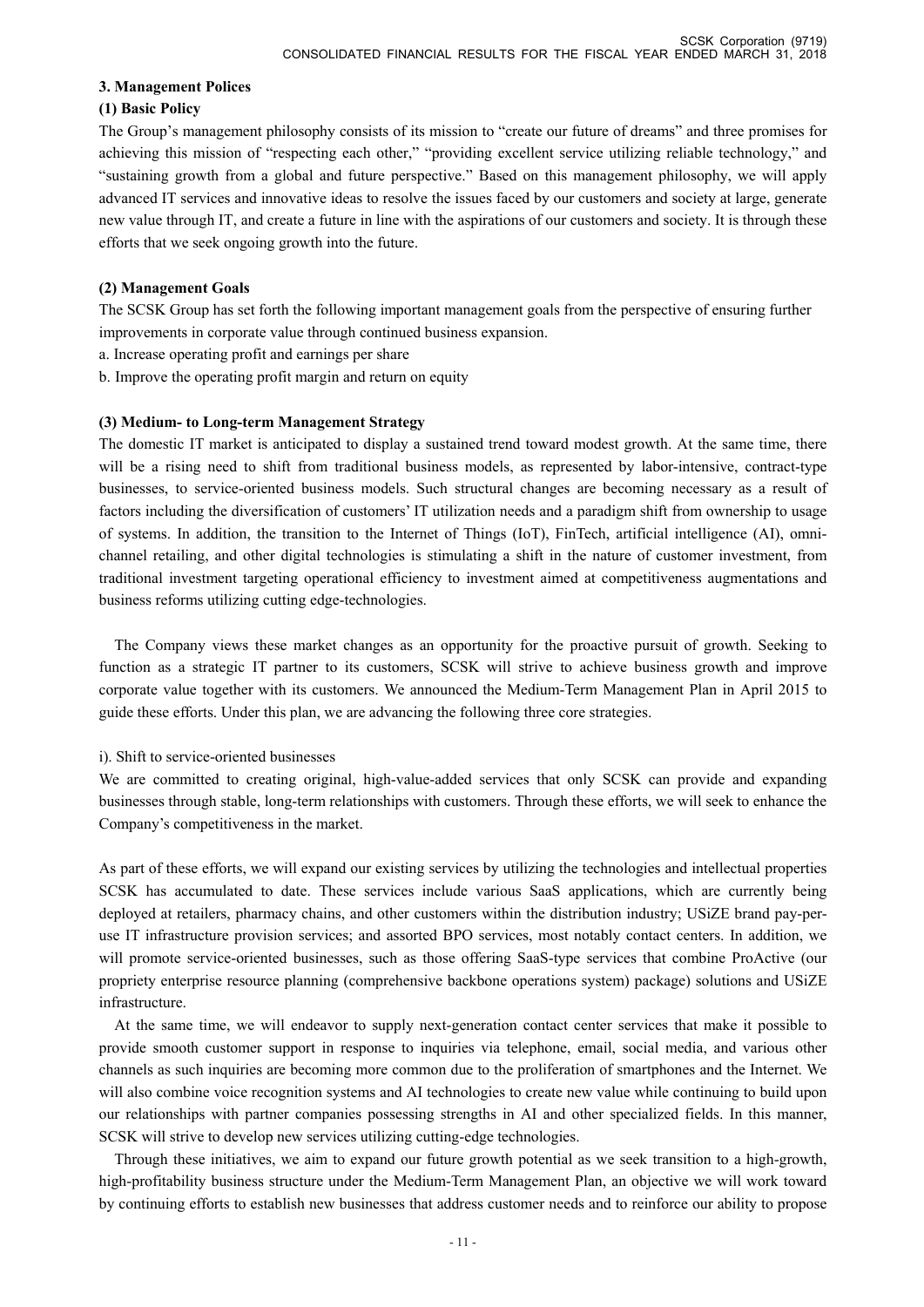new solutions.

#### ii). Promote strategic businesses that capture the changing times

Effectively using the Company's human resources, technical capabilities, track record, and accumulated know-how, we will focus on growth industries and fields in which we can demonstrate our strengths while prioritizing the allocation of management resources to these areas in order to achieve the strategic expansion of our business while being mindful of the future potential and growth potential of each area.

 In the automotive software systems business, which serves the automotive industry, for example, the development of software for one model requires large amounts of work and technically advanced processes. There has also been a rapid drive to achieve compliance with global standards. In this environment, in a move to be the No. 1 vendor and provider of global standard-compatible operating systems and middleware for automotive software development, known as basic software (BSW), we will significantly expand related staff sizes and conduct business investments for research and development and business promotion.

 Since November 2014, we have been taking part in a strategic business alliance through which our automotive software systems business and six IT companies dealing with automotive embedded software each apply their particular expertise to support the electronic control unit (ECU)\* software development efforts of Japanese automakers and their suppliers, an initiative that is promoting our business related to AUTOSAR (AUTomotive Open System ARchitecture), a global standard automotive software. As one success of this effort, in October 2015 we began providing QINeS-BSW, a domestically produced BSW for automotive applications that features our proprietary, real time, AUTOSAR-compliant operating system, and related services. As a result, we have now come to receive BSW-related orders from several parts manufacturers.

#### iii). Enter into the second stage of global business expansion

The Company defines the "greater Japanese market" as the market encompassing the IT service demand accompanying the overseas expansion of customers; in other words, all demands for IT services arising from the overseas expansion of Japanese companies that principally conduct business activities in Japan.

 The Company has effectively used the experience and know-how it has developed through the provision of IT support for the global expansion of many customers, including the Sumitomo Corporation Group, to implement a global strategy of providing high-quality support based on Japanese standards to the greater Japanese market in order to increase the ratio of sales from its global business. Going forward, we will continue to examine the possibility of collaborating with local companies, actually engaging in such partnerships when appropriate, in order to offer flexible support for the global expansion of efforts to be made by automotive software systems companies and major financial institutions.

As we implement these basic strategies, we will also work to further reinforce our operating foundations by enhancing operational quality through the promotion of Companywide development standards and the strengthening of our project management capabilities while raising operational efficiency through the efficient utilization of offices and reforms to operational processes. At the same time, we seek to win further trust from our customers and shareholders by continuing to develop internal, Group-wide management structures in such areas as internal control, risk management, compliance, and security management.

With the aim of becoming a company with a pleasant and rewarding workplace, SCSK is moving ahead with efforts to enhance its workplace environment centered around working style reforms and health and productivity management. These efforts are being advanced in part through unique SCSK initiatives that have been in place for some time now, including the Smart Work Challenge program (a working style reform program that focuses on reducing overtime and encouraging employees to take their paid vacation days) and the Kenko Waku Waku Mileage Program (a program through which employees are encouraged to work toward health improvement with special incentive bonuses for those who attain their goals). In addition, we are deploying other initiatives unique to SCSK, such as the Dokodemo WORK (Work Anywhere Project) initiative (a program aimed at creating new working styles centered on the principle of remote work that allows employees to work at home or other locations).

We are also committed to ensuring that we provide a workplace environment enabling all employees to work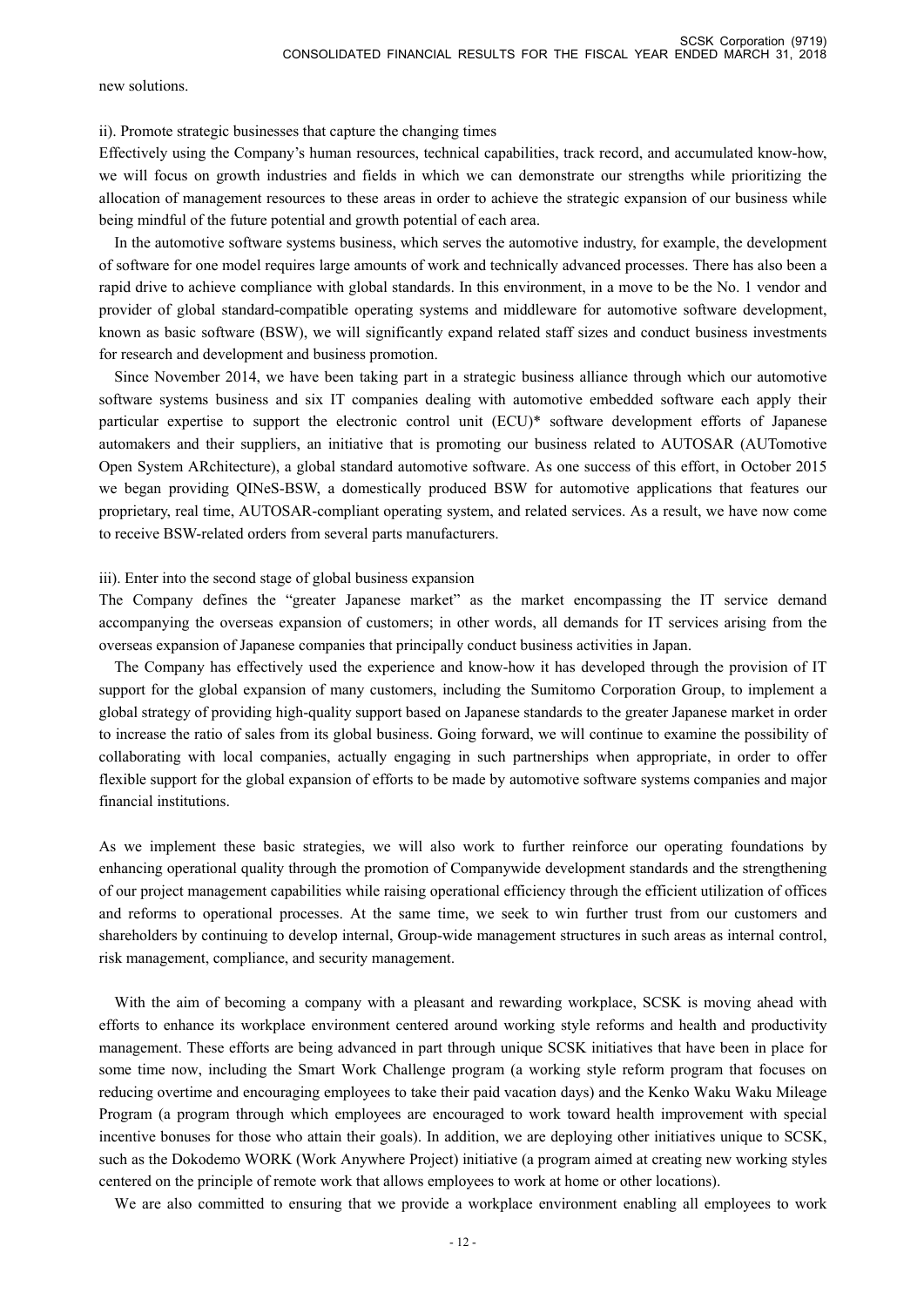while exercising their skills and their individuality, regardless of age, gender, disability, or nationality. As part of these efforts, we are continually establishing and expanding systems for supporting employees seeking to balance their work with childcare or nursing care as well as for helping employees develop individual career plans.

 These efforts and their results have received a wide range of external recognition. For example, SCSK received an award in the human resources utilization category of the NIKKEI Smart Work Awards 2018 organized by Nikkei Inc. and was presented with the grand prize (Chairman's Award) in the Japan Telework Association's 18th Telework Promotion Awards. Furthermore, the Company has continued to be included in the Health & Productivity Stock and the Nadeshiko Brand selections, which are jointly sponsored by the Ministry of Economy, Trade and Industry and the Tokyo Stock Exchange, for four consecutive years.

 At SCSK, we are advancing working style reform efforts under the belief that such efforts generate a virtuous cycle. Specifically, the value brought about by each employee that works with enthusiasm leads to the creation of new value for customers and subsequent growth and solid results for SCSK, making it possible to return the Company's profits to stakeholders. Through these measures, SCSK is aiming to fulfill its corporate mission—"create our future of dreams"—together with its stakeholders.

\* A generic term for an embedded system that controls one or more electrical systems and subsystems within a motor vehicle

### **4. Basic Policy on the Selection of Accounting Standards**

For its accounting standards, the Group applies J-GAAP to ensure that its consolidated financial statements can be compared across time and with other companies in the same industry in Japan.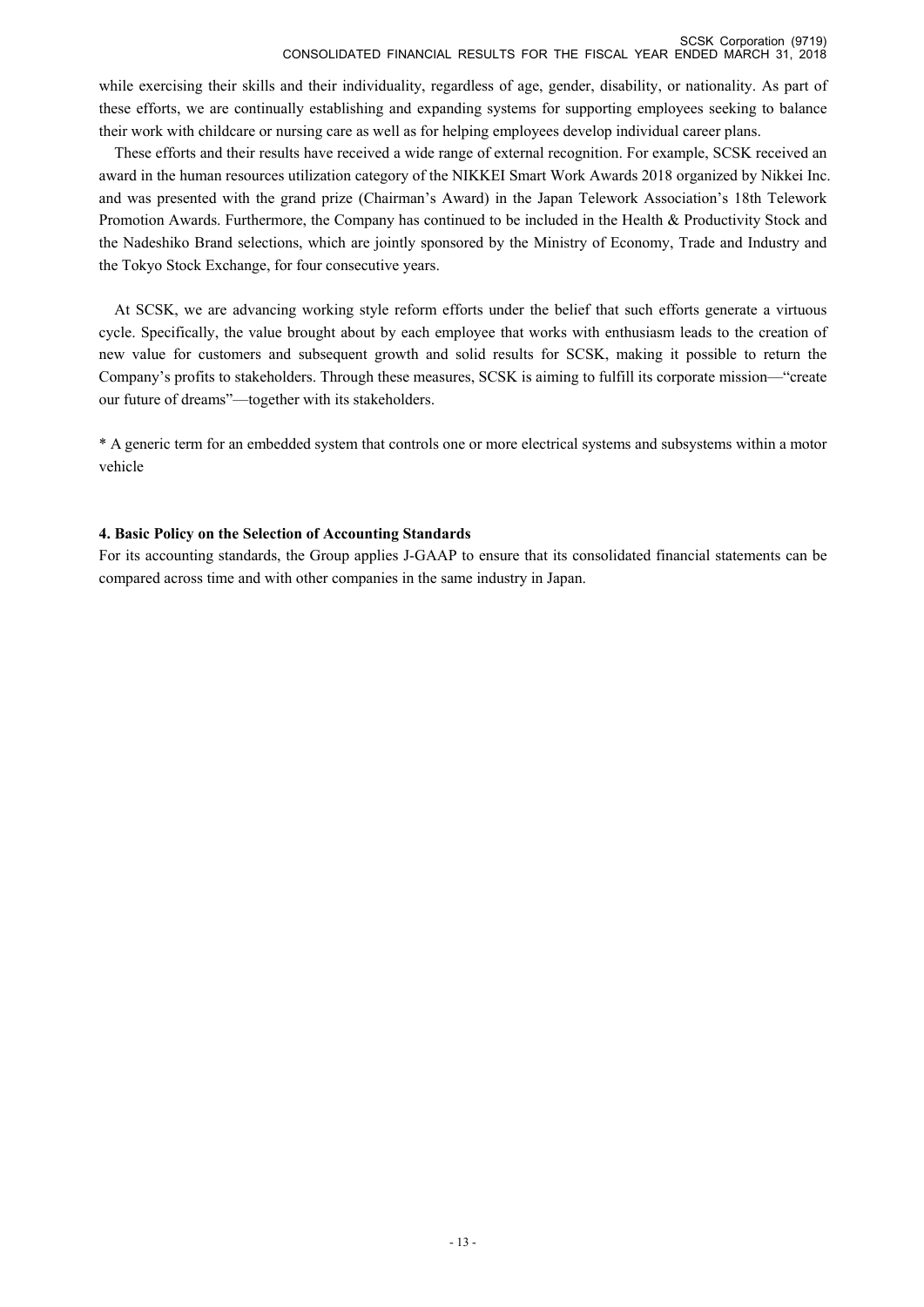### **5. Consolidated Financial Statements**

 **(1) Consolidated Balance Sheets** 

|                                         |                     | (Millions of yen)   |
|-----------------------------------------|---------------------|---------------------|
|                                         | As of Mar. 31, 2017 | As of Mar. 31, 2018 |
| Assets                                  |                     |                     |
| Current assets                          |                     |                     |
| Cash and deposits                       | 27,363              | 16,456              |
| Notes and accounts receivable - trade   | 65,764              | 66,665              |
| Lease receivables and investment assets | 378                 | 396                 |
| Operational investment securities       | 6,056               |                     |
| Merchandise and finished goods          | 6,779               | 5,137               |
| Work in process                         | 341                 | 900                 |
| Raw materials and supplies              | 50                  | 49                  |
| Deferred tax assets                     | 7,602               | 7,556               |
| Deposits paid                           | 98,171              | 83,340              |
| Guarantee deposits                      | 45,359              |                     |
| Other                                   | 14,486              | 10,779              |
| Allowance for doubtful accounts         | $-47$               | $-41$               |
| Total current assets                    | 272,306             | 191,240             |
| Non-current assets                      |                     |                     |
| Property, plant and equipment           |                     |                     |
| Buildings and structures, net           | 34,863              | 31,543              |
| Tools, furniture and fixtures, net      | 7,759               | 7,802               |
| Land                                    | 19,821              | 19,821              |
| Leased assets, net                      | 1,580               | 1,714               |
| Construction in progress                | 4,518               | 12,581              |
| Other, net                              |                     | $\mathbf{1}$        |
| Total property, plant and equipment     | 68,546              | 73,464              |
| Intangible assets                       |                     |                     |
| Goodwill                                | 133                 | 84                  |
| Other                                   | 11,691              | 9,472               |
| Total intangible assets                 | 11,825              | 9,556               |
| Investments and other assets            |                     |                     |
| Investment securities                   | 9,564               | 10,625              |
| Long-term prepaid expenses              | 1,220               | 1,202               |
| Net defined benefit asset               | 13                  |                     |
| Lease and guarantee deposits            | 6,889               | 6,909               |
| Deferred tax assets                     | 18,248              | 9,740               |
| Other                                   | 1,046               | 1,294               |
| Allowance for doubtful accounts         | $-124$              | $-119$              |
| Total investments and other assets      | 36,857              | 29,652              |
| Total non-current assets                |                     |                     |
|                                         | 117,230             | 112,673             |
| Total assets                            | 389,537             | 303,914             |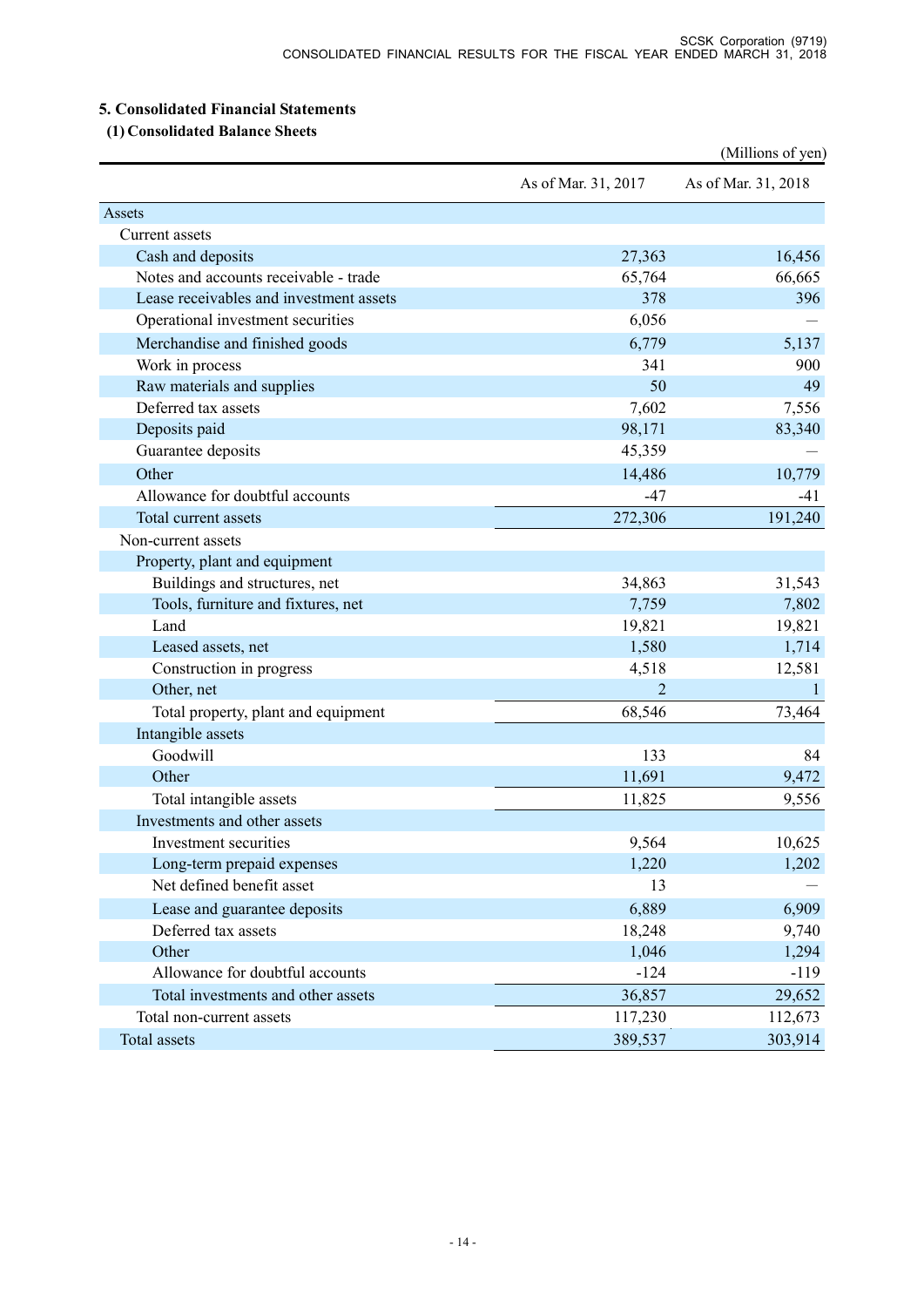(Millions of yen)

|                                                       | As of Mar. 31, 2017 | As of Mar. 31, 2018 |
|-------------------------------------------------------|---------------------|---------------------|
| Liabilities                                           |                     |                     |
| <b>Current liabilities</b>                            |                     |                     |
| Notes and accounts payable - trade                    | 21,362              | 20,013              |
| Short-term loans payable                              | 10,000              | 10,000              |
| Current portion of bonds                              | 15,000              |                     |
| Current portion of long-term loans payable            | 10,000              | 5,000               |
| Lease obligations                                     | 988                 | 975                 |
| Income taxes payable                                  | 2,262               | 4,802               |
| Provision for bonuses                                 | 6,418               | 5,651               |
| Provision for directors' bonuses                      | 195                 | 79                  |
| Provision for loss on construction contracts          | 50                  | 329                 |
| Deposits received of prepaid cards                    | 91,828              |                     |
| Other                                                 | 25,814              | 23,712              |
| Total current liabilities                             | 183,919             | 70,564              |
| Non-current liabilities                               |                     |                     |
| Bonds payable                                         | 20,000              | 30,000              |
| Long-term loans payable                               | 5,000               |                     |
| Lease obligations                                     | 1,667               | 2,183               |
| Provision for directors' retirement benefits          | 20                  | 20                  |
| Net defined benefit liability                         | 2,359               | 1,468               |
| Asset retirement obligations                          | 2,278               | 2,391               |
| Long-term lease and guarantee deposited               | 532                 | 603                 |
| Other                                                 | 84                  | 80                  |
| Total non-current liabilities                         | 31,943              | 36,748              |
| <b>Total liabilities</b>                              | 215,862             | 107,313             |
| Net assets                                            |                     |                     |
| Shareholders' equity                                  |                     |                     |
| Capital stock                                         | 21,152              | 21,152              |
| Capital surplus                                       | 3,047               | 1,299               |
| Retained earnings                                     | 151,722             | 168,363             |
| Treasury shares                                       | $-8,425$            | $-711$              |
| Total shareholders' equity                            | 167,497             | 190,104             |
| Accumulated other comprehensive income                |                     |                     |
| Valuation difference on available-for-sale securities | 2,308               | 2,274               |
| Deferred gains or losses on hedges                    | $-5$                | $-5$                |
| Foreign currency translation adjustment               | $-73$               | $-154$              |
| Remeasurements of defined benefit plans               | $-2,829$            | $-3,004$            |
| Total accumulated other comprehensive income          | $-599$              | $-890$              |
| Share acquisition rights                              | 70                  | 57                  |
| Non-controlling interests                             | 6,706               | 7,329               |
| Total net assets                                      | 173,674             | 196,600             |
| Total liabilities and net assets                      | 389,537             | 303,914             |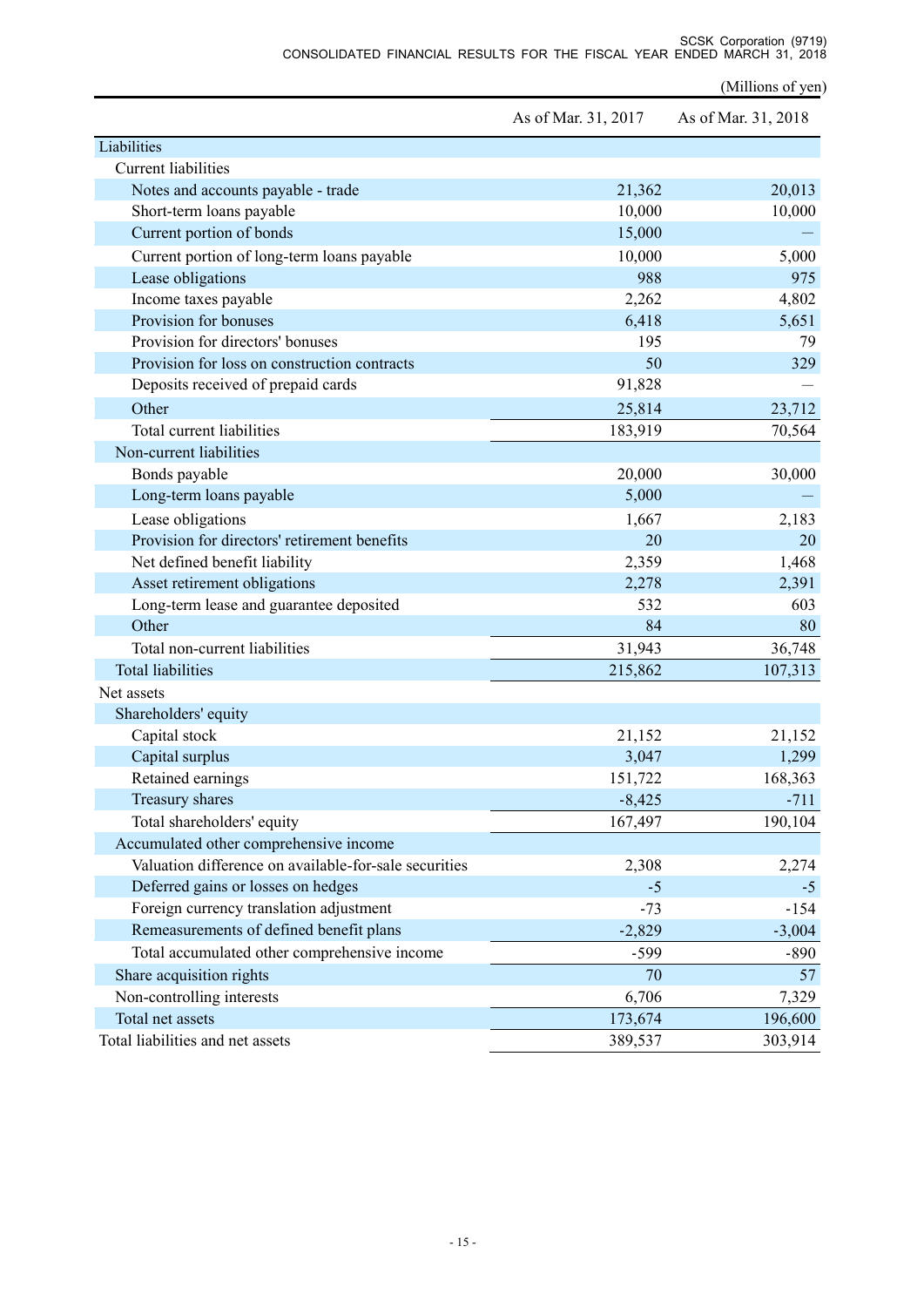## **(2) Consolidated Statements of Income and Comprehensive Income**

### **Consolidated Statements of Income**

|                                                                  |                                       | (Millions of yen)                     |
|------------------------------------------------------------------|---------------------------------------|---------------------------------------|
|                                                                  | From Apr. 1, 2016<br>to Mar. 31, 2017 | From Apr. 1, 2017<br>to Mar. 31, 2018 |
| Net sales                                                        | 329,303                               | 336,654                               |
| Cost of sales                                                    | 247,548                               | 253,098                               |
| Gross profit                                                     | 81,754                                | 83,555                                |
| Selling, general and administrative expenses                     | 48,040                                | 48,953                                |
| Operating profit                                                 | 33,714                                | 34,602                                |
| Non-operating income                                             |                                       |                                       |
| Interest income                                                  | 68                                    | 91                                    |
| Dividend income                                                  | 67                                    | 66                                    |
| Share of profit of entities accounted for using equity<br>method | 477                                   | 537                                   |
| Gain on sales of investment securities                           | 375                                   | 56                                    |
| Hoard profit of prepaid card                                     | 1,564                                 | 1,006                                 |
| Other                                                            | 176                                   | 313                                   |
| Total non-operating income                                       | 2,729                                 | 2,071                                 |
| Non-operating expenses                                           |                                       |                                       |
| Interest expenses                                                | 162                                   | 126                                   |
| Loss on sales of investment securities                           |                                       |                                       |
| Bond issuance cost                                               | 48                                    | 48                                    |
| Other                                                            | 111                                   | 206                                   |
| Total non-operating expenses                                     | 322                                   | 382                                   |
| Ordinary profit                                                  | 36,121                                | 36,291                                |
| Extraordinary income                                             |                                       |                                       |
| Gain on sales of non-current assets                              | 15                                    | 2                                     |
| Gain on sales of investment securities                           | 671                                   | 10,756                                |
| Total extraordinary income                                       | 686                                   | 10,759                                |
| <b>Extraordinary losses</b>                                      |                                       |                                       |
| Loss on retirement of non-current assets                         | 80                                    | 750                                   |
| Loss on sales of non-current assets                              | 34                                    | 32                                    |
| Non recurring depreciation on software                           |                                       | 1,231                                 |
| Impairment loss                                                  | 37                                    | 1,425                                 |
| Loss on sales of investment securities                           |                                       | 10                                    |
| Loss on valuation of investment securities                       | 7                                     | 101                                   |
| Loss on sales of membership                                      | $\boldsymbol{0}$                      |                                       |
| Loss on valuation of membership                                  | 3                                     | 10                                    |
| Compensation expenses                                            | 816                                   |                                       |
| Total extraordinary losses                                       | 980                                   | 3,561                                 |
| Profit before income taxes                                       | 35,827                                | 43,489                                |
| Income taxes - current                                           | 3,875                                 | 6,093                                 |
| Income taxes - deferred                                          | 2,679                                 | 4,099                                 |
| Total income taxes                                               | 6,554                                 | 10,192                                |
| Profit                                                           | 29,273                                | 33,296                                |
| Profit attributable to non-controlling interests                 | 814                                   | 807                                   |
| Profit attributable to owners of parent                          | 28,458                                | 32,488                                |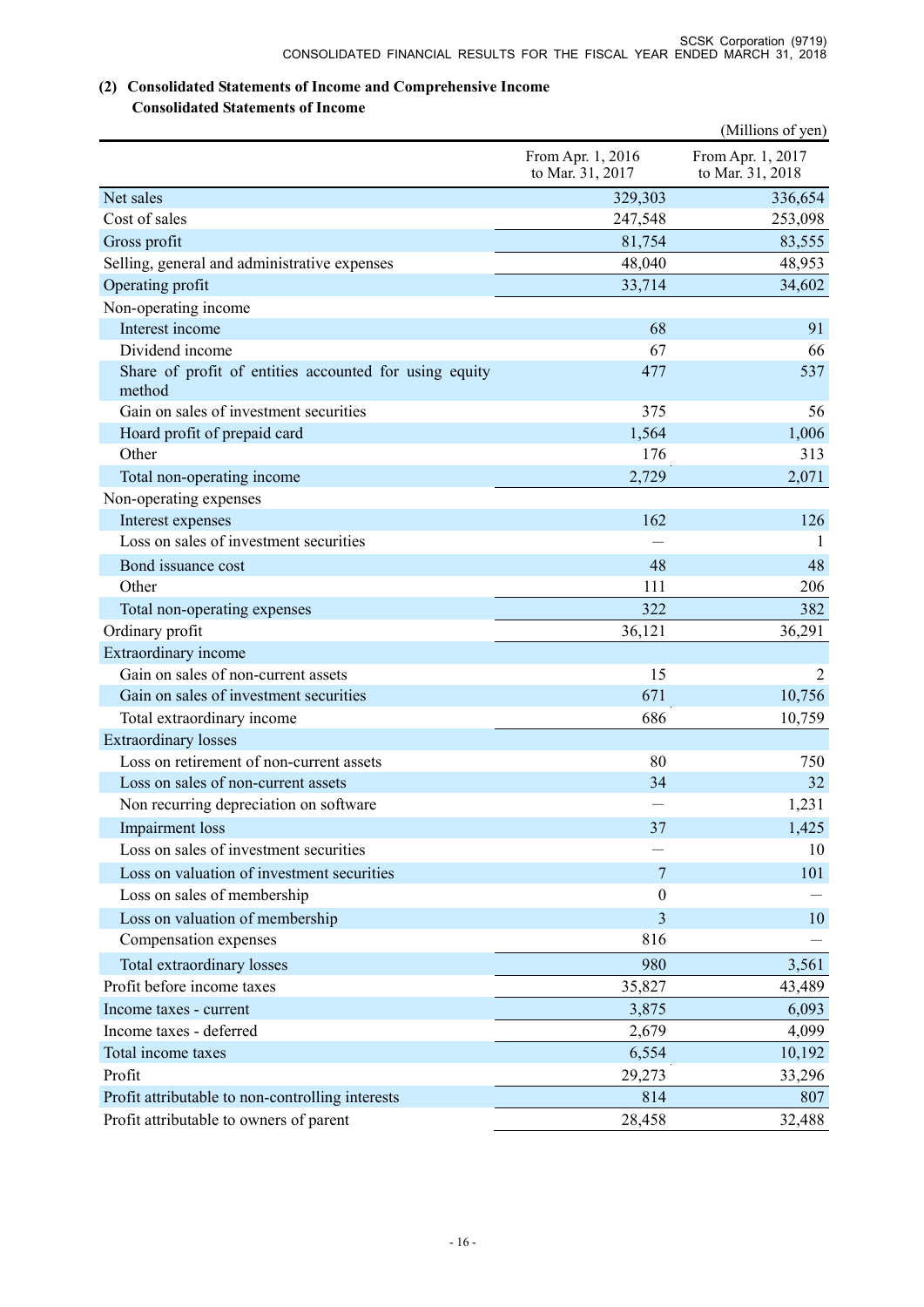### **Consolidated Statements of Comprehensive Income**

|                                                                                      |                                       | (Millions of yen)                     |
|--------------------------------------------------------------------------------------|---------------------------------------|---------------------------------------|
|                                                                                      | From Apr. 1, 2016<br>to Mar. 31, 2017 | From Apr. 1, 2017<br>to Mar. 31, 2018 |
| Profit                                                                               | 29,273                                | 33,296                                |
| Other comprehensive income                                                           |                                       |                                       |
| Valuation difference on available-for-sale securities                                | 745                                   | $-48$                                 |
| Deferred gains or losses on hedges                                                   | 84                                    | $-0$                                  |
| Foreign currency translation adjustment                                              | $-229$                                | $-98$                                 |
| Remeasurements of defined benefit plans, net of tax                                  | 1,051                                 | $-203$                                |
| Share of other comprehensive income of entities<br>accounted for using equity method | $-0$                                  | 45                                    |
| Total other comprehensive income                                                     | 1,650                                 | $-305$                                |
| Comprehensive income                                                                 | 30,923                                | 32,990                                |
| Comprehensive income attributable to                                                 |                                       |                                       |
| Comprehensive income attributable to owners of parent                                | 30,088                                | 32,197                                |
| Comprehensive income attributable to non-controlling<br>interests                    | 835                                   | 793                                   |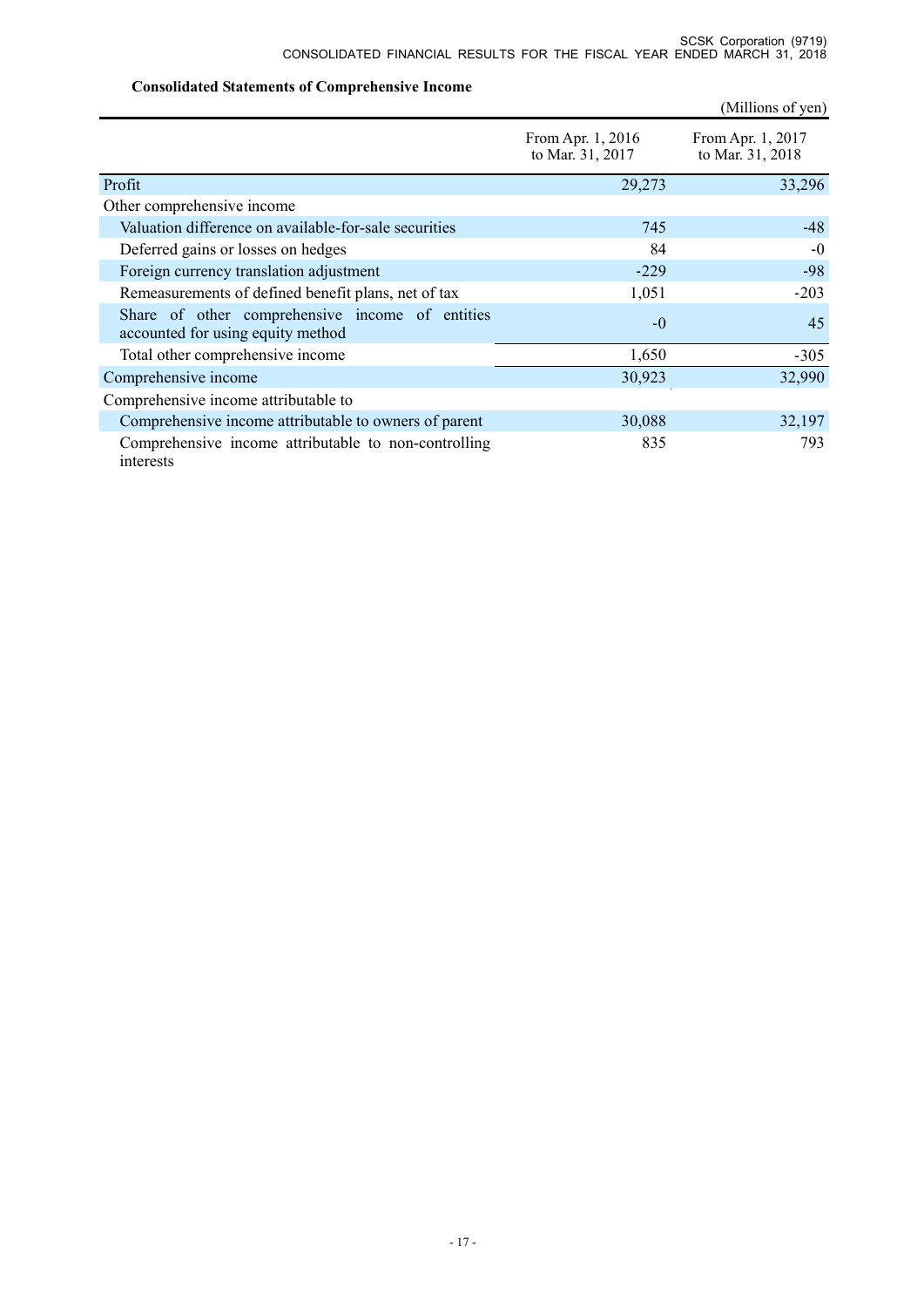### **(3) Consolidated Statements of Change in Net Assets**

Previous fiscal year (April 1, 2016- March 31, 2017)

|                                                        |                      |                 |                   |                 | (Millions of yen)   |  |
|--------------------------------------------------------|----------------------|-----------------|-------------------|-----------------|---------------------|--|
|                                                        | Shareholders' equity |                 |                   |                 |                     |  |
|                                                        | Capital stock        | Capital surplus | Retained earnings | Treasury shares | Total shareholders' |  |
|                                                        |                      |                 |                   |                 |                     |  |
|                                                        |                      |                 |                   |                 | equity              |  |
| Balance at                                             | 21,152               | 3,054           | 131,886           | $-8,444$        | 147,649             |  |
| April 1, 2016                                          |                      |                 |                   |                 |                     |  |
| Changes of<br>items during                             |                      |                 |                   |                 |                     |  |
| period                                                 |                      |                 |                   |                 |                     |  |
| Dividends of                                           |                      |                 |                   |                 |                     |  |
| surplus                                                |                      |                 | $-8,582$          |                 | $-8,582$            |  |
| Profit                                                 |                      |                 |                   |                 |                     |  |
| attributable                                           |                      |                 |                   |                 |                     |  |
| to owners of                                           |                      |                 | 28,458            |                 | 28,458              |  |
| parent                                                 |                      |                 |                   |                 |                     |  |
| Change in                                              |                      |                 |                   |                 |                     |  |
| ownership                                              |                      |                 |                   |                 |                     |  |
| interest of<br>parent due to                           |                      |                 |                   |                 |                     |  |
| transactions                                           |                      | $-0$            |                   |                 | $-0$                |  |
| with non-                                              |                      |                 |                   |                 |                     |  |
| controlling                                            |                      |                 |                   |                 |                     |  |
| interests                                              |                      |                 |                   |                 |                     |  |
| Purchase of                                            |                      |                 |                   |                 |                     |  |
| treasury                                               |                      |                 |                   | $-10$           | $-10$               |  |
| shares                                                 |                      |                 |                   |                 |                     |  |
| Disposal<br>$\overline{\text{of}}$                     |                      |                 |                   |                 |                     |  |
| treasury                                               |                      | $-6$            |                   | $27\,$          | 20                  |  |
| shares<br>Retirement                                   |                      |                 |                   |                 |                     |  |
| $_{\mathrm{of}}$<br>treasury                           |                      |                 |                   |                 |                     |  |
| shares                                                 |                      |                 |                   |                 |                     |  |
| Transfer<br>to                                         |                      |                 |                   |                 |                     |  |
| capital                                                |                      |                 |                   |                 |                     |  |
| surplus from                                           |                      |                 |                   |                 |                     |  |
| retained                                               |                      |                 |                   |                 |                     |  |
| earnings                                               |                      |                 |                   |                 |                     |  |
| Change<br>in                                           |                      |                 |                   |                 |                     |  |
| treasury<br>shares                                     |                      |                 |                   |                 |                     |  |
| arising from                                           |                      |                 |                   |                 |                     |  |
| in<br>change                                           |                      |                 |                   |                 |                     |  |
| equity in                                              |                      |                 |                   | $\mathfrak{D}$  | $\mathfrak{D}$      |  |
| entities                                               |                      |                 |                   |                 |                     |  |
| accounted                                              |                      |                 |                   |                 |                     |  |
| using<br>for                                           |                      |                 |                   |                 |                     |  |
| equity                                                 |                      |                 |                   |                 |                     |  |
| method                                                 |                      |                 |                   |                 |                     |  |
| Change<br>$\overline{of}$<br>$_{\mathrm{of}}$<br>scope |                      |                 |                   |                 |                     |  |
| equity                                                 |                      |                 | $-40$             |                 | $-40$               |  |
| method                                                 |                      |                 |                   |                 |                     |  |
| Net changes                                            |                      |                 |                   |                 |                     |  |
| $_{\mathrm{of}}$<br>items                              |                      |                 |                   |                 |                     |  |
| other<br>than                                          |                      |                 |                   |                 |                     |  |
| shareholders'                                          |                      |                 |                   |                 |                     |  |
| equity                                                 |                      |                 |                   |                 |                     |  |
| Total changes                                          |                      |                 |                   |                 |                     |  |
| of items during<br>period                              |                      | $^{\rm -7}$     | 19,835            | 18              | 19,847              |  |
| Balance<br>$\operatorname{at}$                         |                      |                 |                   |                 |                     |  |
| 31,<br>March                                           | 21,152               | 3,047           | 151,722           | $-8,425$        | 167,497             |  |
| 2017                                                   |                      |                 |                   |                 |                     |  |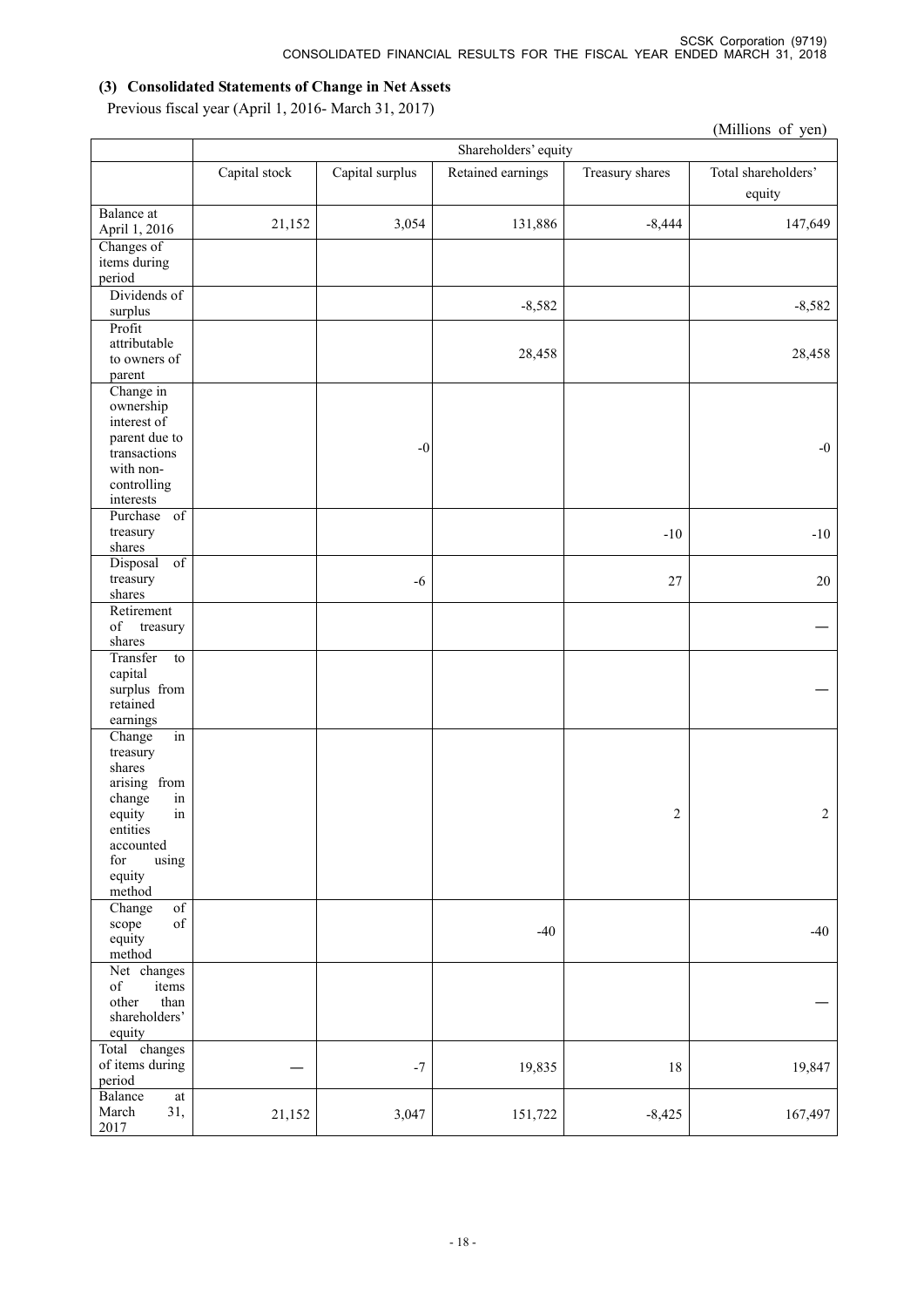|                                                                                                                                  |                                                                       |                                             |                                                      |                                                      |                                                               |                                     |                                  | (Millions of yen)   |
|----------------------------------------------------------------------------------------------------------------------------------|-----------------------------------------------------------------------|---------------------------------------------|------------------------------------------------------|------------------------------------------------------|---------------------------------------------------------------|-------------------------------------|----------------------------------|---------------------|
|                                                                                                                                  |                                                                       | Accumulated other comprehensive income      |                                                      |                                                      |                                                               |                                     |                                  |                     |
|                                                                                                                                  | Valuation<br>difference<br>on<br>available-<br>for-sale<br>securities | Deferred<br>gains or<br>losses on<br>hedges | Foreign<br>currency<br>translation<br>adjustmen<br>t | Remeasur<br>ements of<br>defined<br>benefit<br>plans | Total<br>accumulat<br>ed other<br>comprehe<br>nsive<br>income | Subscription<br>rights to<br>shares | Non-<br>controlling<br>interests | Total net<br>assets |
| Balance at<br>April 1, 2016                                                                                                      | 1,556                                                                 | $-89$                                       | 169                                                  | $-3,866$                                             | $-2,229$                                                      | 88                                  | 6,038                            | 151,546             |
| Changes of<br>items during<br>period                                                                                             |                                                                       |                                             |                                                      |                                                      |                                                               |                                     |                                  |                     |
| Dividends of<br>surplus                                                                                                          |                                                                       |                                             |                                                      |                                                      |                                                               |                                     |                                  | $-8,582$            |
| Profit<br>attributable to<br>owners of<br>parent                                                                                 |                                                                       |                                             |                                                      |                                                      |                                                               |                                     |                                  | 28,458              |
| Change in<br>ownership<br>interest of<br>parent due to<br>transactions<br>with non-<br>controlling<br>interests                  |                                                                       |                                             |                                                      |                                                      |                                                               |                                     |                                  | $-0$                |
| $\overline{\text{of}}$<br>Purchase<br>treasury<br>shares                                                                         |                                                                       |                                             |                                                      |                                                      |                                                               |                                     |                                  | $-10$               |
| $\overline{\text{of}}$<br>Disposal<br>treasury<br>shares                                                                         |                                                                       |                                             |                                                      |                                                      |                                                               |                                     |                                  | 20                  |
| Retirement of<br>treasury<br>shares                                                                                              |                                                                       |                                             |                                                      |                                                      |                                                               |                                     |                                  |                     |
| Transfer<br>to<br>capital<br>surplus from<br>retained<br>earnings                                                                |                                                                       |                                             |                                                      |                                                      |                                                               |                                     |                                  |                     |
| in<br>Change<br>treasury<br>shares arising<br>from change<br>in equity in<br>entities<br>accounted for<br>using equity<br>method |                                                                       |                                             |                                                      |                                                      |                                                               |                                     |                                  | $\sqrt{2}$          |
| Change<br>$_{\mathrm{of}}$<br>$_{\mathrm{of}}$<br>scope<br>equity<br>method                                                      |                                                                       |                                             |                                                      |                                                      |                                                               |                                     |                                  | $-40$               |
| Net changes<br>of items other<br>than<br>shareholders'<br>equity                                                                 | 752                                                                   | 84                                          | $-243$                                               | 1,036                                                | 1,630                                                         | $-18$                               | 668                              | 2,279               |
| Total changes<br>of items during<br>period                                                                                       | 752                                                                   | 84                                          | $-243$                                               | 1,036                                                | 1,630                                                         | $-18$                               | 668                              | 22,127              |
| Balance<br>at<br>March 31, 2017                                                                                                  | 2,308                                                                 | $-5$                                        | $-73$                                                | $-2,829$                                             | $-599$                                                        | 70                                  | 6,706                            | 173,674             |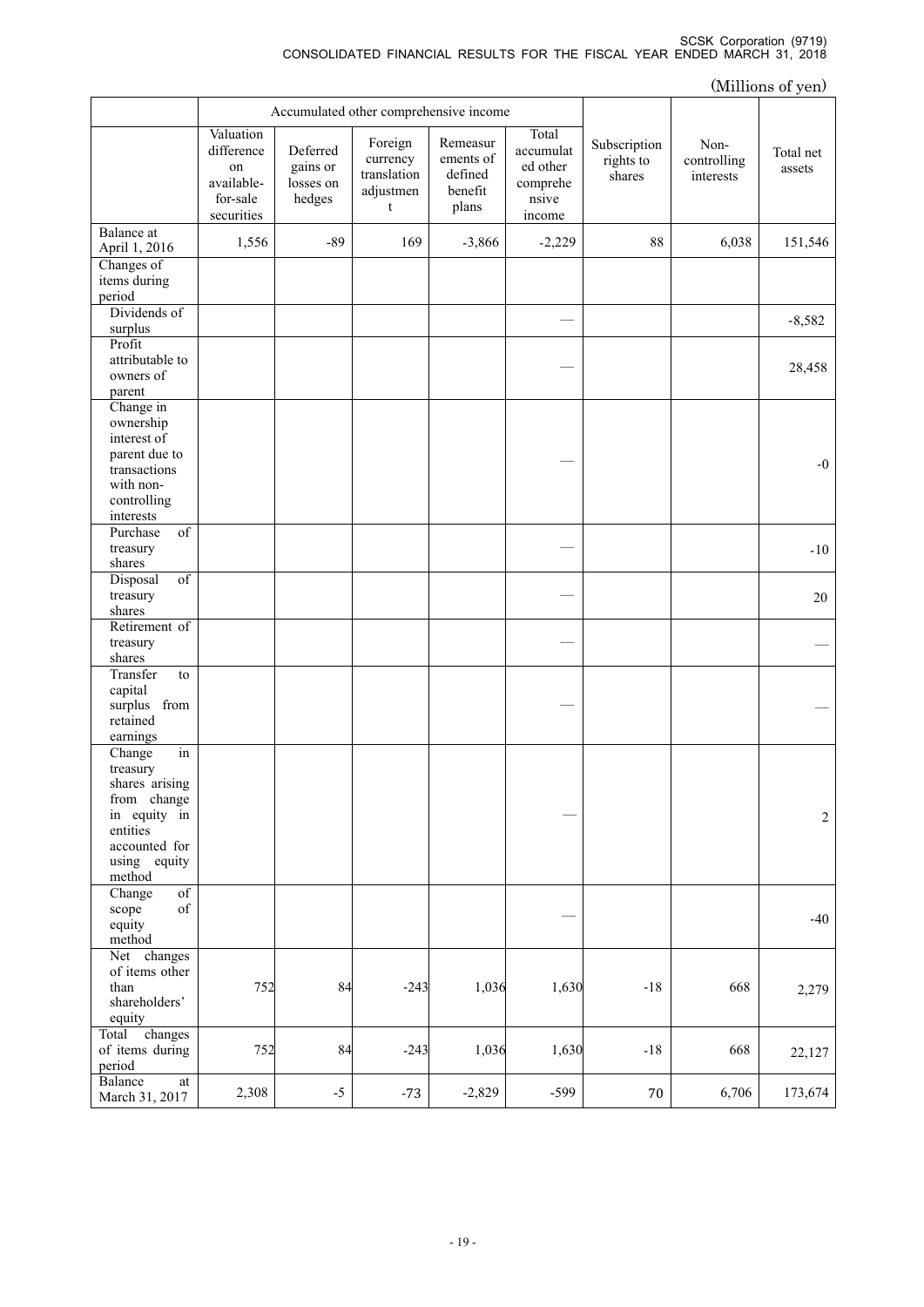Fiscal year under review (April 1, 2017- March 31, 2018)

|                                                                                                                                  |               |                 |                      |                 | (Millions of yen)                |
|----------------------------------------------------------------------------------------------------------------------------------|---------------|-----------------|----------------------|-----------------|----------------------------------|
|                                                                                                                                  |               |                 | Shareholders' equity |                 |                                  |
|                                                                                                                                  | Capital stock | Capital surplus | Retained earnings    | Treasury shares | Total<br>shareholders'<br>equity |
| Balance at<br>April 1, 2017                                                                                                      | 21,152        | 3,047           | 151,722              | $-8,425$        | 167,497                          |
| Changes of<br>items during<br>period                                                                                             |               |                 |                      |                 |                                  |
| Dividends of<br>surplus                                                                                                          |               |                 | $-9,883$             |                 | $-9,883$                         |
| Profit<br>attributable to<br>owners of<br>parent                                                                                 |               |                 | 32,488               |                 | 32,488                           |
| Change in<br>ownership<br>interest of<br>parent due to<br>transactions<br>with non-<br>controlling<br>interests                  |               | 1               |                      |                 | $\mathbf{1}$                     |
| Purchase<br>$\overline{of}$<br>treasury<br>shares                                                                                |               |                 |                      | $-22$           | $-22$                            |
| Disposal<br>$\overline{\text{of}}$<br>treasury<br>shares                                                                         |               | $-5$            |                      | $20\,$          | 15                               |
| Retirement of<br>treasury<br>shares                                                                                              |               | $-7,708$        |                      | 7,708           |                                  |
| Transfer<br>to<br>capital<br>surplus from<br>retained<br>earnings                                                                |               | 5,965           | $-5,965$             |                 |                                  |
| in<br>Change<br>treasury<br>shares arising<br>from change<br>in equity in<br>entities<br>accounted for<br>using equity<br>method |               |                 |                      | $\sqrt{ }$      | $\boldsymbol{7}$                 |
| Change<br>$\overline{of}$<br>$\sigma f$<br>scope<br>equity<br>method                                                             |               |                 |                      |                 |                                  |
| Net changes<br>of items other<br>than<br>shareholders'<br>equity                                                                 |               |                 |                      |                 |                                  |
| Total<br>changes<br>of items during<br>period                                                                                    |               | $-1,747$        | 16,640               | 7,714           | 22,607                           |
| Balance<br>$\operatorname{at}$<br>March 31, 2018                                                                                 | 21,152        | 1,299           | 168,363              | $-711$          | 190,104                          |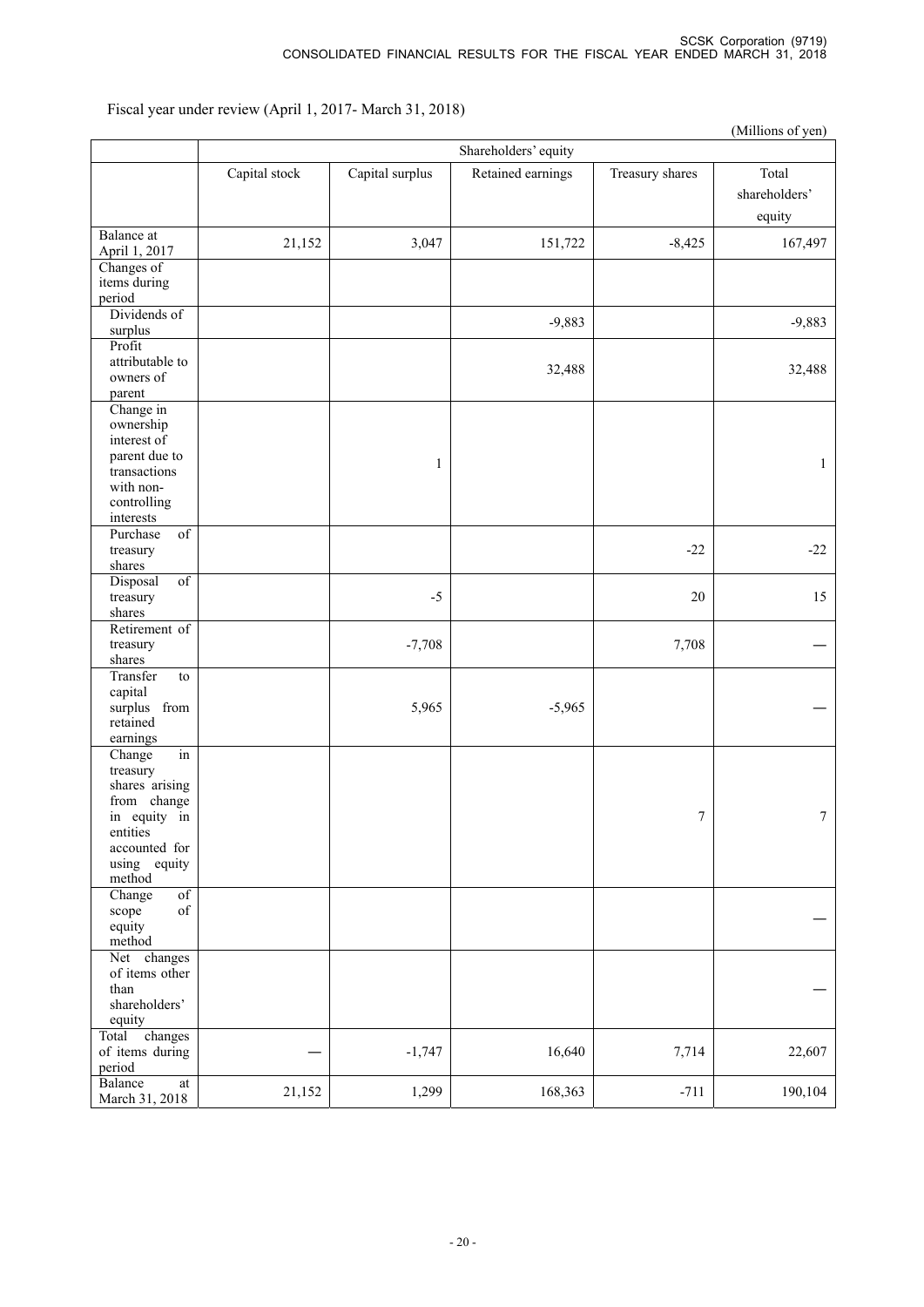|                                                                                                                                  |                                                                       |                                             |                                                      |                                                      |                                                               |                                     |                                  | (Millions of yen)   |
|----------------------------------------------------------------------------------------------------------------------------------|-----------------------------------------------------------------------|---------------------------------------------|------------------------------------------------------|------------------------------------------------------|---------------------------------------------------------------|-------------------------------------|----------------------------------|---------------------|
|                                                                                                                                  |                                                                       | Accumulated other comprehensive income      |                                                      |                                                      |                                                               |                                     |                                  |                     |
|                                                                                                                                  | Valuation<br>difference<br>on<br>available-<br>for-sale<br>securities | Deferred<br>gains or<br>losses on<br>hedges | Foreign<br>currency<br>translation<br>adjustmen<br>t | Remeasur<br>ements of<br>defined<br>benefit<br>plans | Total<br>accumulat<br>ed other<br>comprehe<br>nsive<br>income | Subscription<br>rights to<br>shares | Non-<br>controlling<br>interests | Total net<br>assets |
| Balance at<br>April 1, 2017                                                                                                      | 2,308                                                                 | $-5$                                        | $-73$                                                | $-2,829$                                             | -599                                                          | 70                                  | 6,706                            | 173,674             |
| Changes of<br>items during<br>period                                                                                             |                                                                       |                                             |                                                      |                                                      |                                                               |                                     |                                  |                     |
| Dividends of<br>surplus                                                                                                          |                                                                       |                                             |                                                      |                                                      |                                                               |                                     |                                  | $-9,883$            |
| Profit<br>attributable to<br>owners of<br>parent                                                                                 |                                                                       |                                             |                                                      |                                                      |                                                               |                                     |                                  | 32,488              |
| Change in<br>ownership<br>interest of<br>parent due to<br>transactions<br>with non-<br>controlling<br>interests                  |                                                                       |                                             |                                                      |                                                      |                                                               |                                     |                                  | $\mathbf{1}$        |
| $\overline{of}$<br>Purchase<br>treasury<br>shares                                                                                |                                                                       |                                             |                                                      |                                                      |                                                               |                                     |                                  | $-22$               |
| of<br>Disposal<br>treasury<br>shares                                                                                             |                                                                       |                                             |                                                      |                                                      |                                                               |                                     |                                  | 15                  |
| Retirement of<br>treasury<br>shares                                                                                              |                                                                       |                                             |                                                      |                                                      |                                                               |                                     |                                  |                     |
| Transfer<br>to<br>capital<br>surplus from<br>retained<br>earnings                                                                |                                                                       |                                             |                                                      |                                                      |                                                               |                                     |                                  |                     |
| in<br>Change<br>treasury<br>shares arising<br>from change<br>in equity in<br>entities<br>accounted for<br>using equity<br>method |                                                                       |                                             |                                                      |                                                      |                                                               |                                     |                                  | $\tau$              |
| of<br>Change<br>$_{\mathrm{of}}$<br>scope<br>equity<br>method                                                                    |                                                                       |                                             |                                                      |                                                      |                                                               |                                     |                                  |                     |
| Net changes<br>of items other<br>than<br>shareholders'<br>equity                                                                 | $-34$                                                                 | $-0$                                        | $-80$                                                | $-175$                                               | $-291$                                                        | $-12$                               | 622                              | 319                 |
| Total changes<br>of items during<br>period                                                                                       | $-34$                                                                 | $-0$                                        | $-80$                                                | $-175$                                               | $-291$                                                        | $-12$                               | 622                              | 22,926              |
| Balance<br>at<br>March 31, 2018                                                                                                  | 2,274                                                                 | $-5$                                        | $-154$                                               | $-3,004$                                             | $-890$                                                        | 57                                  | 7,329                            | 196,600             |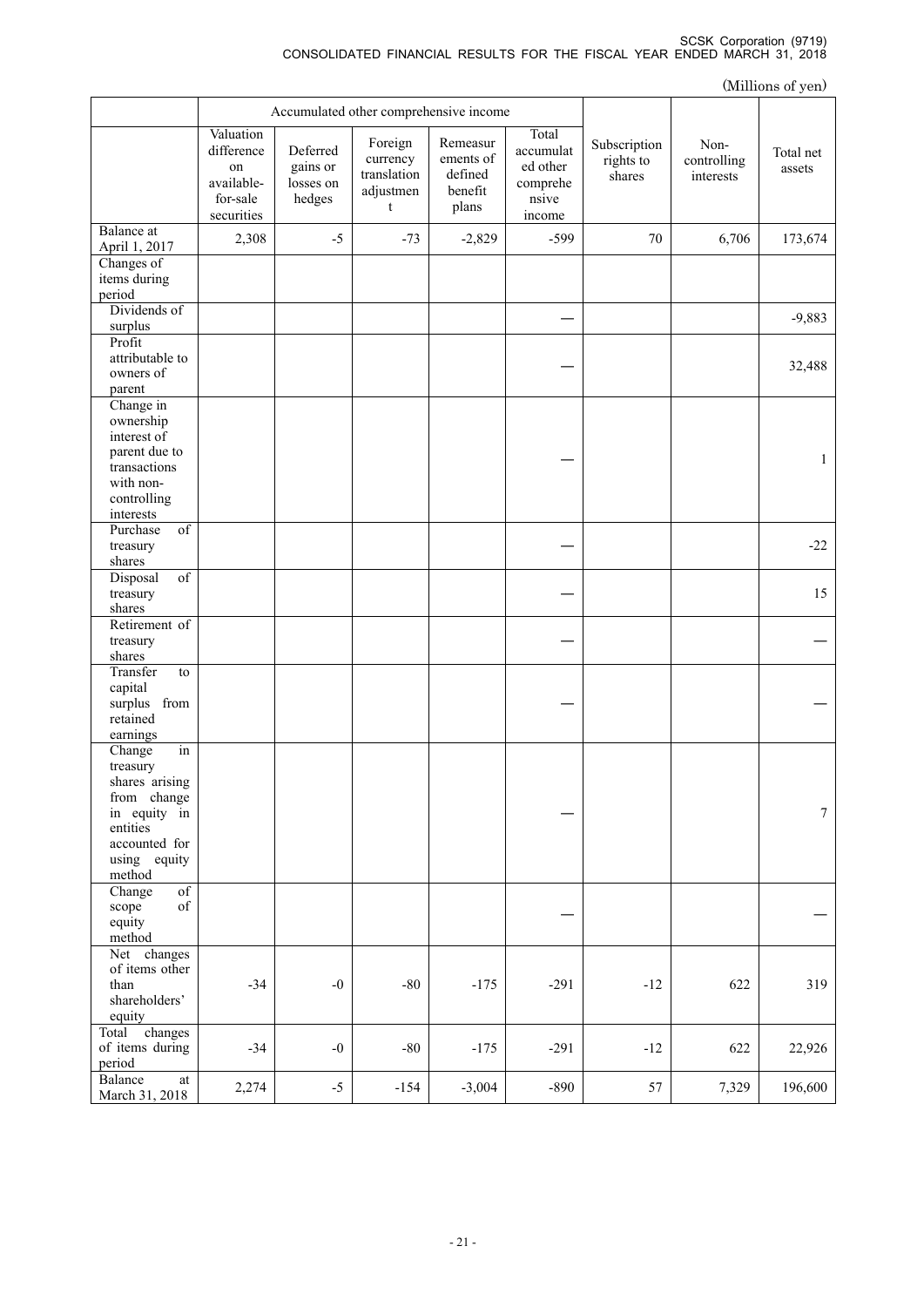### **(4) Consolidated Statements of Cash Flows**

|                                                                      |                                       | (Millions of yen)                     |
|----------------------------------------------------------------------|---------------------------------------|---------------------------------------|
|                                                                      | From Apr. 1, 2016<br>to Mar. 31, 2017 | From Apr. 1, 2017<br>to Mar. 31, 2018 |
| Cash flows from operating activities                                 |                                       |                                       |
| Profit before income taxes                                           | 35,827                                | 43,489                                |
| Depreciation                                                         | 8,972                                 | 10,013                                |
| Amortization of goodwill                                             | 98                                    | 49                                    |
| Impairment loss                                                      | 37                                    | 1,425                                 |
| Increase (decrease) in allowance for doubtful accounts               | $-181$                                | $-10$                                 |
| Increase (decrease) in net defined benefit liability                 | $-1,805$                              | $-931$                                |
| Decrease (increase) in net defined benefit asset                     | $-3$                                  | 13                                    |
| Loss on retirement of non-current assets                             | 80                                    | 750                                   |
| Loss (gain) on sales of non-current assets                           | 19                                    | 29                                    |
| Non recurring depreciation on software                               |                                       | 1,231                                 |
| Loss (gain) on valuation of investment securities                    | 7                                     | 101                                   |
| Loss (gain) on sales of investment securities                        | $-1,046$                              | $-10,801$                             |
| Share of loss (profit) of entities accounted for using equity method | $-477$                                | $-537$                                |
| Interest and dividend income                                         | $-135$                                | $-157$                                |
| Interest expenses paid on loans and bonds                            | 162                                   | 126                                   |
| Decrease (increase) in investment securities for sale                | 3,964                                 | 2,091                                 |
| Decrease (increase) in notes and accounts receivable - trade         | $-2,441$                              | $-1,753$                              |
| Decrease (increase) in inventories                                   | $-994$                                | $-513$                                |
| Decrease (increase) in guarantee deposits                            | $-7,927$                              | $-6,316$                              |
| Increase (decrease) in notes and accounts payable - trade            | 1,689                                 | $-1,073$                              |
| Increase (decrease) in deposits received of prepaid cards            | 8,039                                 | 1,790                                 |
| Other, net                                                           | $-240$                                | 663                                   |
| Subtotal                                                             | 43,646                                | 39,682                                |
| Interest and dividend income received                                | 285                                   | 319                                   |
| Interest expenses paid                                               | $-160$                                | $-142$                                |
| Compensation expenses paid                                           | $-825$                                |                                       |
| Income taxes (paid) refund                                           | $-5,785$                              | $-2,763$                              |
| Net cash provided by (used in) operating activities                  | 37,161                                | 37,096                                |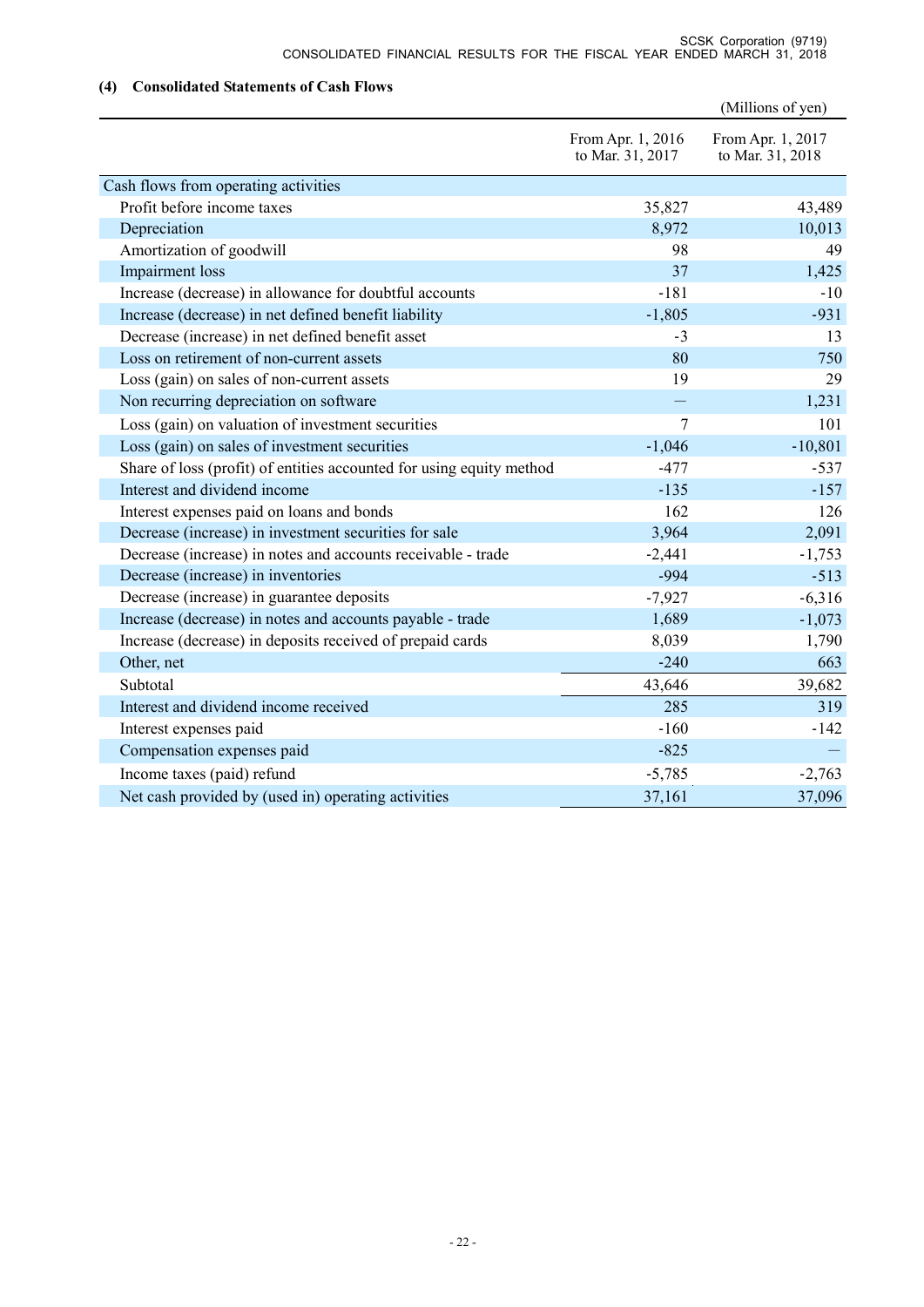|                                                                                               | From Apr. 1, 2016<br>to Mar. 31, 2017 | From Apr. 1, 2017<br>to Mar. 31, 2018 |
|-----------------------------------------------------------------------------------------------|---------------------------------------|---------------------------------------|
| Cash flows from investing activities                                                          |                                       |                                       |
| Proceeds from sales and redemption of securities                                              | 700                                   |                                       |
| Purchase of property, plant and equipment                                                     | $-7,876$                              | $-10,042$                             |
| Proceeds from sales of property, plant and equipment                                          | 1,278                                 | 16                                    |
| Purchase of intangible assets                                                                 | $-6,725$                              | $-3,865$                              |
| Purchase of investment securities                                                             | $-403$                                | $-892$                                |
| Proceeds from sales and redemption of investment<br>securities                                | 1,263                                 | 298                                   |
| Payments for sales of shares of subsidiaries resulting in<br>change in scope of consolidation |                                       | $-20,618$                             |
| Collection of short-term loans receivable                                                     | 6                                     | 7                                     |
| Proceeds from withdrawal of investments in partnership                                        | 126                                   | 85                                    |
| Payments for lease and guarantee deposits                                                     | $-227$                                | $-281$                                |
| Proceeds from collection of lease and guarantee deposits                                      | 153                                   | 255                                   |
| Other, net                                                                                    | $-277$                                | $-357$                                |
| Net cash provided by (used in) investing activities                                           | $-11,982$                             | $-35,394$                             |
| Cash flows from financing activities                                                          |                                       |                                       |
| Increase in short-term loans payable                                                          | 10,000                                | 10,000                                |
| Decrease in short-term loans payable                                                          | $-10,000$                             | $-10,000$                             |
| Proceeds from long-term loans payable                                                         | 5,000                                 |                                       |
| Repayments of long-term loans payable                                                         | $-5,000$                              | $-10,000$                             |
| Proceeds from issuance of bonds                                                               | 10,000                                | 10,000                                |
| Redemption of bonds                                                                           |                                       | $-15,000$                             |
| Repayments of lease obligations                                                               | $-778$                                | $-691$                                |
| Purchase of treasury shares                                                                   | $-10$                                 | $-22$                                 |
| Proceeds from sales of treasury shares                                                        | 14                                    | $\mathcal{D}_{\mathcal{L}}$           |
| Cash dividends paid                                                                           | $-8,582$                              | $-9,883$                              |
| Dividends paid to non-controlling interests                                                   | $-166$                                | -169                                  |
| Net cash provided by (used in) financing activities                                           | 476                                   | $-25,763$                             |
| Effect of exchange rate change on cash and cash<br>equivalents                                | $-165$                                | $-76$                                 |
| Net increase (decrease) in cash and cash equivalents                                          | 25,489                                | $-24,137$                             |
| Cash and cash equivalents at beginning of period                                              | 98,445                                | 123,935                               |
| Cash and cash equivalents at end of period                                                    | 123,935                               | 99,797                                |

(Millions of yen)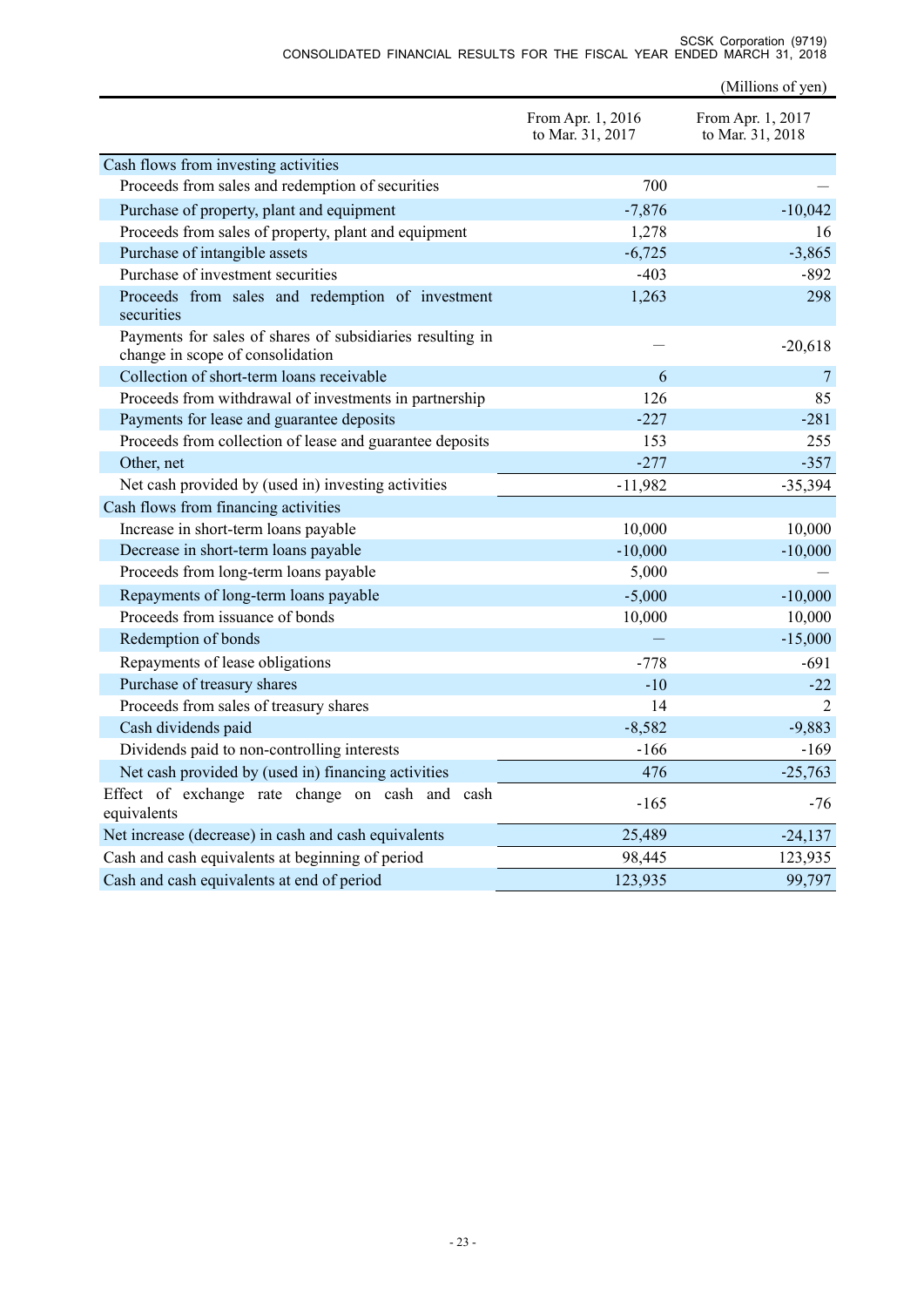### **(5) Notes to Consolidated Financial Statements**

(Notes regarding the Premise of a Going Concern) No applicable items.

(Significant Items for the Preparation of Consolidated Financial Statements)

1. Scope of Consolidation

(1) 19 consolidated subsidiaries

SCSK KYUSHU CORPORATION SCSK HOKKAIDO CORPORATION SCSK USA inc. SCSK Europe Ltd. SCSK Shanghai Limited. SCSK Asia Pacific Pte. Ltd. JIEC Co., Ltd. WinTechnology Corporation SCSK ServiceWare Corporation VeriServe Corporation SCSK PRESCENDO CORPORATION Allied Engineering Corporation CSI SOLUTIONS Corporation SCSK Nearshore Systems Corporation VA Linux Systems Japan K.K SCSK SYSTEM MANAGEMENT CORPORATION SDC Corporation One investment partnership and one silent partnership

All shares of stock held in QUO CARD Co., Ltd., were transferred in the on December 1, 2017, and this company was excluded from the scope of consolidation thereafter.

(2) Major non-consolidated subsidiaries and affiliates Skeed Co. Ltd. VERISERVE OKINAWA TEST CENTER CORPORATION Tokyo Green Systems Corporation

Non-consolidated subsidiaries are excluded from the scope of consolidation because they are all small in size and their total assets and net sales and the portions of net income and retained earnings attributable to the Company are immaterial to the consolidated financial statements.

### 2. Equity-method affiliates

(1) Non-consolidated equity-method affiliate: 1 VERISERVE OKINAWA TEST CENTER CORPORATION

 (2) Consolidated equity method affiliate: 2 ARGO GRAPHICS Inc. Asian Frontier Co.,Ltd

Non-consolidated subsidiaries not treated under the equity method (Skeed Co. Ltd. and Tokyo Green Systems Corporation) are excluded from the application of said method because their overall importance within the Group is low and their impacts on net income, retained earnings, and other factors are minor.

Asian Frontier Co.,Ltd, has been included within the scope of equity method application from the third quarter ended December 31, 2017, following the acquisition of the shares of this company's stock.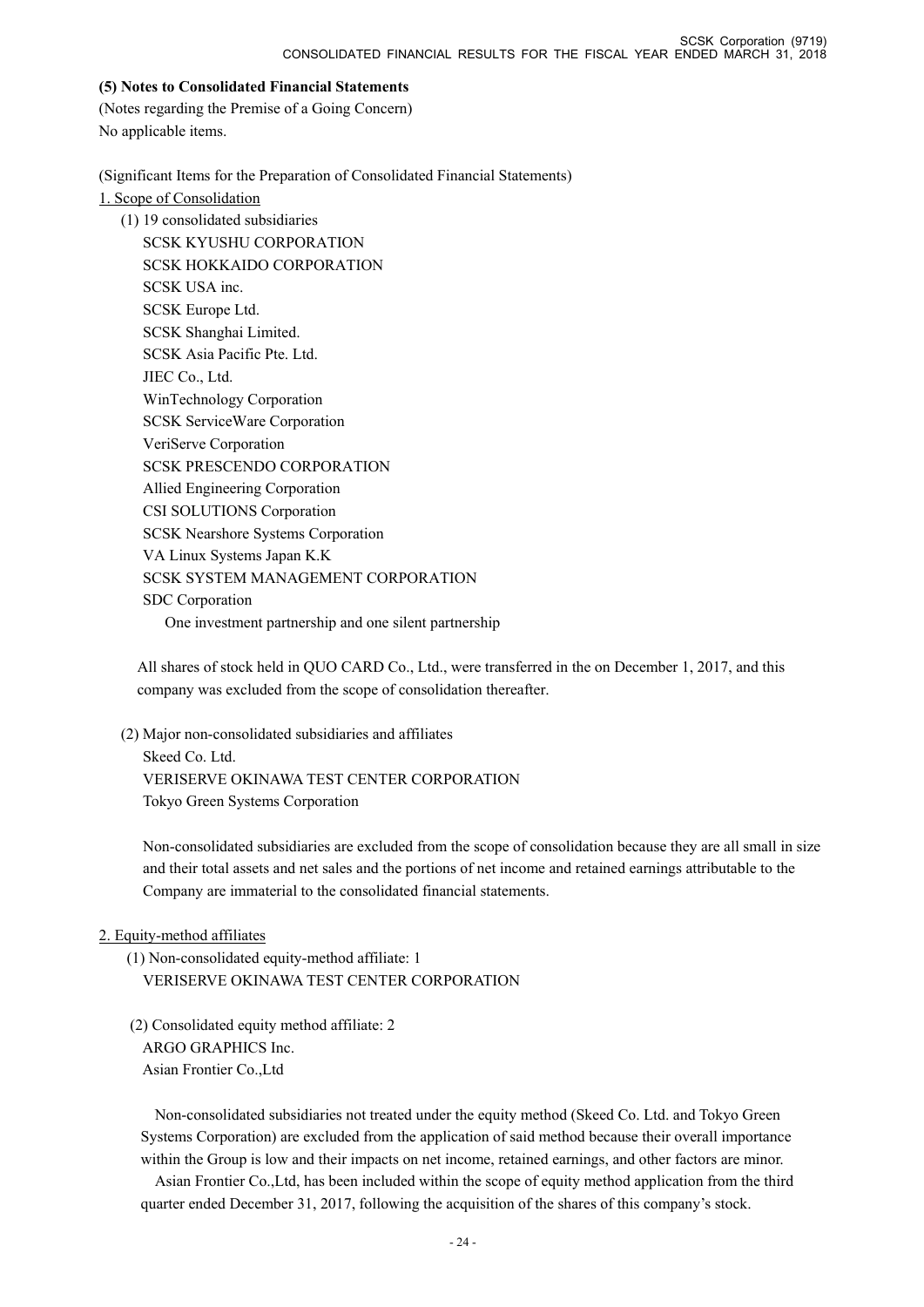### 3. Fiscal Year of Consolidated Subsidiaries

The fiscal year-end of SCSK Europe Ltd., SCSK Shanghai Limited, SCSK Asia Pacific Pte. Ltd., and one investment partnership is December 31. Therefore, for those companies, preparation of the consolidated financial statements for the fiscal year ended March 31, 2018, is based on the financial statements for the period from January 1, 2017, through to December 31, 2017.

Note that necessary adjustments have been made for consolidation purposes with regard to material transactions that took place in the period between the above period-end and the fiscal year-end of the Company.

Except for the items stated above, items are omitted for any information that did not change significantly in the period since the most recent Securities Report (filed June 23, 2017).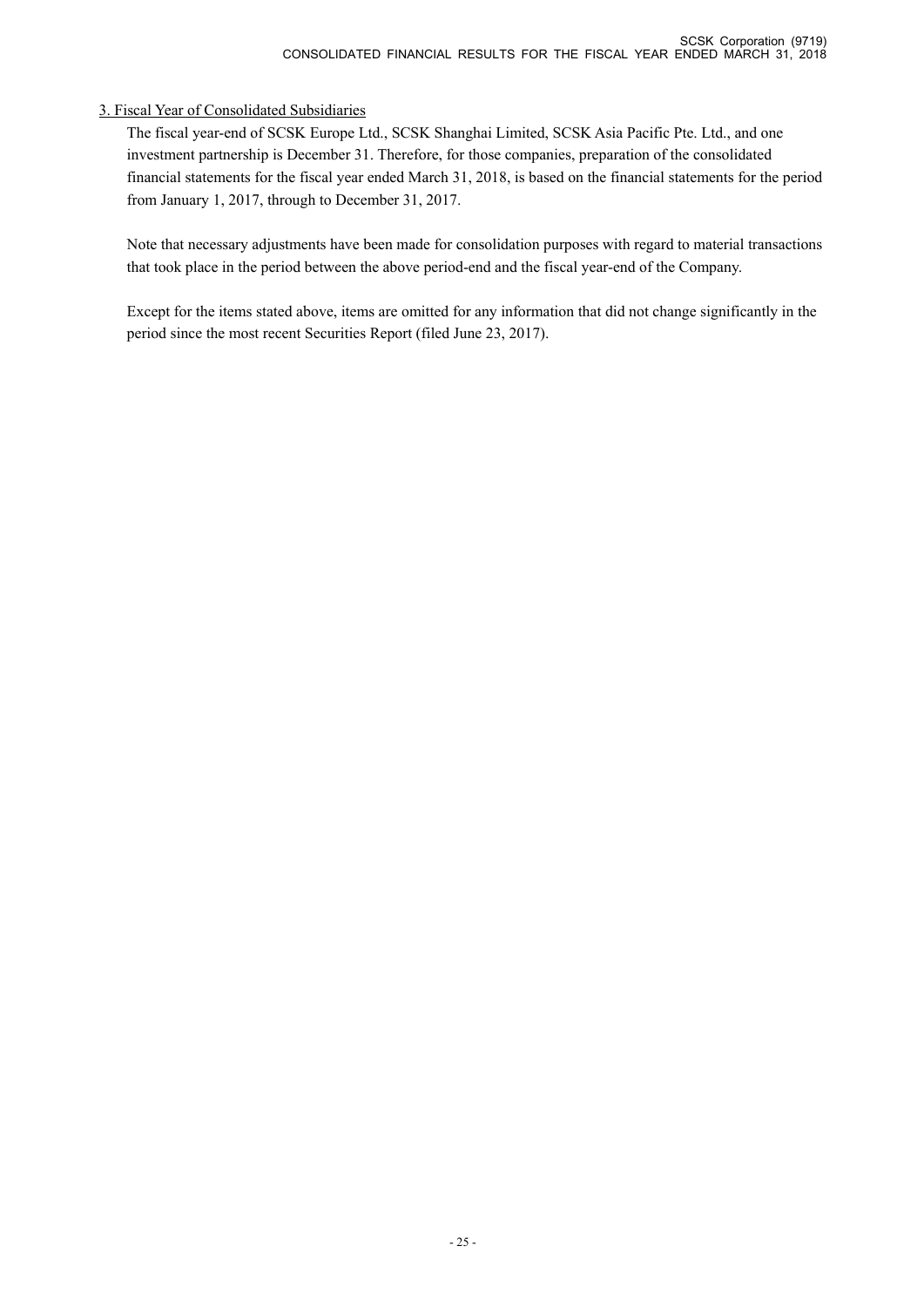(Segment Information, etc.)

【Segment Information】

### **1. Summary of reportable segments**

(1) Method for designation of reportable segments

The Company designates its reportable segments according to customer industry and IT service business area. The Board of Directors and the President decide on the allocation of business resources and evaluate business performance in relation to these reportable segment, with such managerial decision-making directly reflected in the advancement of business activities within those reported segments.

Based on this arrangement, seven reportable segments have been designated: Manufacturing Systems Business, Telecommunication Systems Business, Distribution Systems Business, Financial Systems Business, Business Solutions, Business Services, and IT Platform Solutions.

Businesses not included within the above are presented in the aggregate as "Others."

Details on the business activities of each reportable segment are as follows.

- (i) Manufacturing Systems Business: This business group provides a wide range of IT solutions on a global scale. These solutions include core systems, manufacturing management systems, information management systems, supply chain management (SCM) systems, and customer relationship management (CRM) systems. Our services leverage the experience and know-how that we have cultivated over many years throughout the chain of operational processes from production to sales. The customers of this business are primarily companies in the manufacturing industry.
- (ii) Telecommunication Systems Business: This business group focuses mainly on the telecommunications, energy, and media sectors, to which it provides optimally integrated services drawn together from IT solutions in such areas as core systems, information management systems, CRM systems, and service systems.
- (iii) Distribution Systems Business: This business group provides IT solution packages configured from various core systems, information systems, SCM systems, CRM systems, and e-commerce solutions to customers in the distribution, trading, service, and pharmaceutical industries. In addition, this business supports overseas business expansion by providing optimal IT solutions to customers seeking to develop their operations globally.
- (iv) Financial Systems Business: This business group engages in systems development, maintenance, and operation for financial institutions. As professionals that understand financial operations and possess a strong track record of creating sophisticated financial systems, members of this business group's staff support safe and efficient management and help customers implement their financial business strategies. The business group provides these services primarily to financial institutions, such as banks and trust banks as well as insurance, securities, lease, and credit companies.
- (v) Business Solutions: This business group provides application management outsourcing (AMO) services that cover the entire system lifecycle, from development and installation to maintenance and operation. These services, optimally arranged to meet the business objectives of our customers, center on enterprise resources planning (ERP) and CRM products, such as our internally developed ProActive ERP package, SAP, and Oracle offerings as well as Salesforce. In addition, this business group offers a wide range of IT solutions in fields including the focus area of automotive software systems.
- (vi) Business Services: This business group combines IT with its human resources and operational knowhow to provide a level of BPO services that only an IT company can deliver. These services include a variety of BPO services provided via our 14 call centers and contact centers in Japan; thirdparty verification services, such as systems and security verification; and total outsourcing services for e-commerce that utilize our three fulfillment centers in the Tokyo metropolitan area.
- (vii) IT Platform Solutions: This business group draws on solid technical capabilities and know-how to leverage computer-aided design (CAD), computer-aided engineering (CAE), and other advanced technologies in the fields of IT infrastructure and manufacturing. In this way, IT Platform Solutions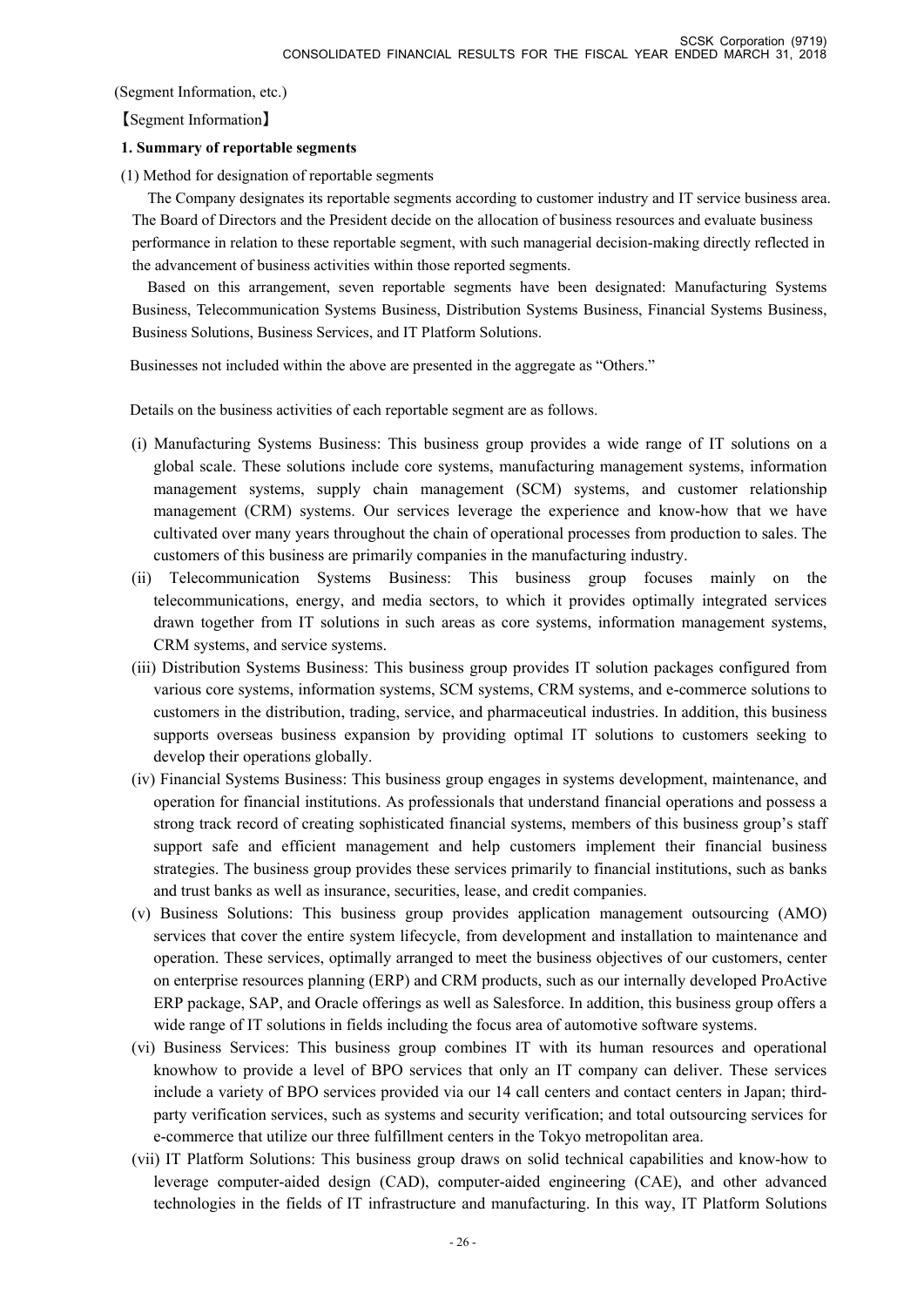provides services and products that accurately address the needs of customers and offers flexible support for a wide range of customer businesses.

(2) Reorganization of reportable segments, etc.

Effective April 1, 2018, the Company changed part of its organization.

All shares of stock held in QUO CARD Co., Ltd., which conducted the prepaid card business, were

transferred. on December 1, 2017. Accordingly, this company was excluded from the scope of consolidation and the prepaid card business was included under the "Other" category.

Segment information for the fiscal year ended March 31, 2017, has been restated to reflect this change.

### **2. Accounting method for reportable segments**

The accounting method for reportable segments is the same as described in "Significant Items for the Preparation of Consolidated Financial Statements."

The profit of reportable segments is based on operating profit. Inter-segment sales and transfers are based on current market prices.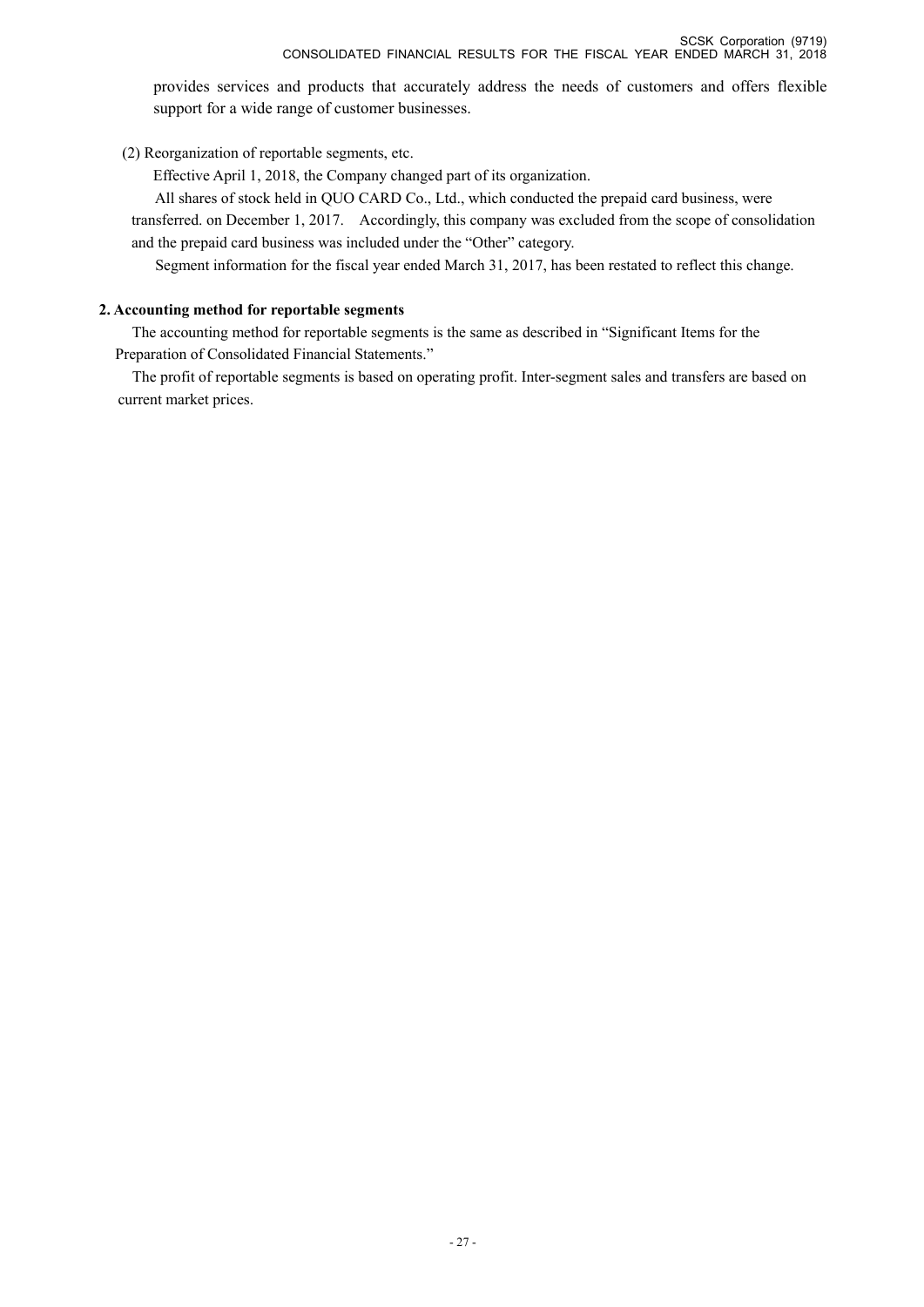### **3. Information on sales, income (loss), assets, and other items by reportable segment**

#### **For the fiscal year ended March 31, 2017(April 1, 2016 – March 31, 2017)**

|                                                              |               |               |              |                |                 |                 | (Millions of yen) |
|--------------------------------------------------------------|---------------|---------------|--------------|----------------|-----------------|-----------------|-------------------|
|                                                              | Manufacturing | Tele-         | Distribution | Financial      | <b>Business</b> | <b>Business</b> | IT Platform       |
|                                                              | Systems       | communication | Systems      | <b>Systems</b> | Solutions       | Services        | Solutions         |
|                                                              |               | Systems       |              |                |                 |                 |                   |
| Sales, income, and assets by<br>reportable segment           |               |               |              |                |                 |                 |                   |
| (1) Sales to third parties                                   | 40,194        | 26,758        | 45,792       | 70,543         | 23,754          | 42,811          | 75,379            |
| (2) Intersegment sales and<br>transfers                      | 3,656         | 1,213         | 9,102        | 955            | 3,540           | 2,378           | 5,975             |
| Total                                                        | 43,851        | 27,971        | 54,895       | 71,498         | 27,294          | 45,189          | 81,355            |
| Segment profit                                               | 4,269         | 5,308         | 6,603        | 7,369          | 1,440           | 3,302           | 7,159             |
| Segment assets                                               | 18,822        | 11,183        | 36,817       | 31,958         | 11,788          | 12,944          | 31,371            |
| Other items                                                  |               |               |              |                |                 |                 |                   |
| Depreciation and amortization                                | 1,459         | 617           | 1,575        | 1,057          | 903             | 388             | 853               |
| Investments in equity-method<br>affiliates                   |               |               |              |                |                 | 101             | 4,216             |
| Net increase/decrease in<br>tangible/intangible fixed assets | 1,875         | 944           | 2,863        | 3,821          | 2,090           | 746             | 1,435             |

|                                                              | Others<br>Note 3 | Total   | Adjustments<br>Note 1 | Per<br>Consolidated<br>Financial<br><b>Statements</b><br>Note 2 |
|--------------------------------------------------------------|------------------|---------|-----------------------|-----------------------------------------------------------------|
| Sales, income, and assets by<br>reportable segment           |                  |         |                       |                                                                 |
| (1) Sales to third parties                                   | 4,068            | 329,303 |                       | 329,303                                                         |
| 2) Intersegment sales and<br>transfers                       | 3,007            | 29,828  | $-29,828$             |                                                                 |
| Total                                                        | 7,076            | 359,131 | $-29,828$             | 329,303                                                         |
| Segment profit                                               | 538              | 35,992  | $-2,278$              | 33,714                                                          |
| Segment assets                                               | 70,577           | 225,463 | 164,073               | 389,537                                                         |
| Other items                                                  |                  |         |                       |                                                                 |
| Depreciation and amortization                                | 253              | 7,110   | 1,861                 | 8,972                                                           |
| Investments in equity-method<br>affiliates                   |                  | 4,317   |                       | 4,317                                                           |
| Net increase/decrease in<br>tangible/intangible fixed assets | 35               | 13,813  | 1,522                 | 15,335                                                          |

Notes: 1. Adjustments are as follows:

- (1) ¥2,278 million subtraction from operating income to reflect Companywide expenses, etc., not allocated to any reportable segment.
- (2) ¥164,073 million addition to segment assets to reflect Companywide assets, etc., not allocated to any reportable segment.
- (3) ¥1,861 million addition to depreciation to reflect depreciation charges on Companywide assets.
- (4) ¥1,522 million addition to increase/decrease in tangible/intangible assets to reflect net additions to Companywide assets (new headquarters building, etc.).

2. Segment-specific profit is presented as operating profit from the Consolidated Statements of Income as adjusted for intersegment transfers and Companywide allocations.

3. The "Other" category includes business segments that are not part of reportable segments, such as the prepaid card business.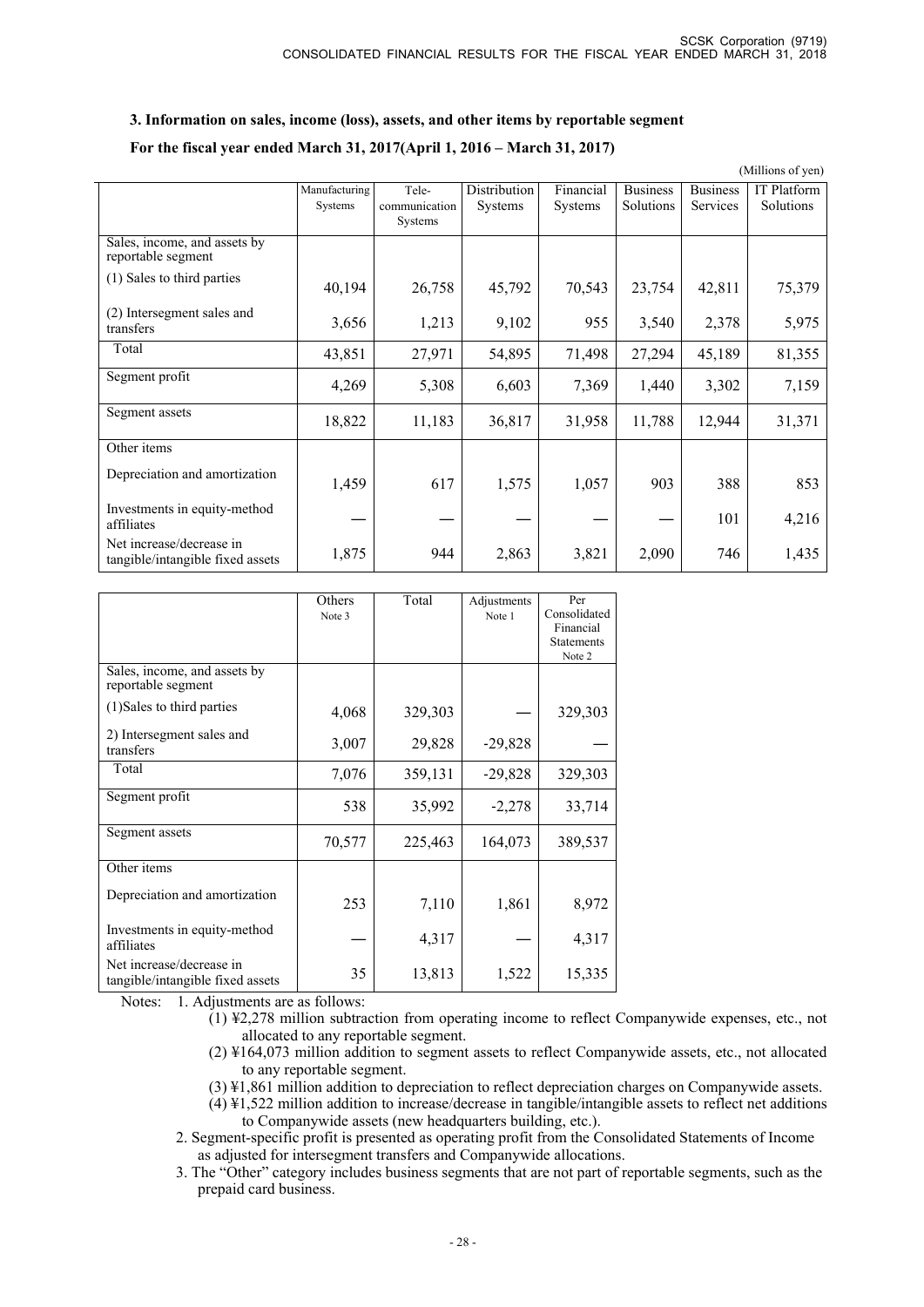|                                                              |               |                |                |                |                 |                 | (Millions of yen) |
|--------------------------------------------------------------|---------------|----------------|----------------|----------------|-----------------|-----------------|-------------------|
|                                                              | Manufacturing | Tele-          | Distribution   | Financial      | <b>Business</b> | <b>Business</b> | IT Platform       |
|                                                              | Systems       | communication  | <b>Systems</b> | <b>Systems</b> | Solutions       | Services        | Solutions         |
|                                                              |               | <b>Systems</b> |                |                |                 |                 |                   |
| Sales, income, and assets by<br>reportable segment           |               |                |                |                |                 |                 |                   |
| (1) Sales to third parties                                   | 40,784        | 27,313         | 47,137         | 69,630         | 25,731          | 44,467          | 77,873            |
| (2) Intersegment sales and<br>transfers                      | 3,205         | 1,255          | 9,639          | 1,449          | 4,100           | 1,988           | 6,361             |
| Total                                                        | 43,990        | 28,569         | 56,777         | 71,079         | 29,831          | 46,455          | 84,234            |
| Segment profit                                               | 4,714         | 5,548          | 6,641          | 7,137          | 1,658           | 3,049           | 8,043             |
| Segment assets                                               | 21,190        | 13,321         | 36,613         | 30,136         | 12,255          | 13,780          | 34,634            |
| Other items                                                  |               |                |                |                |                 |                 |                   |
| Depreciation and amortization                                | 1,495         | 560            | 1,479          | 2,918          | 1,544           | 464             | 904               |
| Investments in equity-method<br>affiliates                   |               |                |                |                |                 | 104             | 4,630             |
| Net increase/decrease in<br>tangible/intangible fixed assets | 2,369         | 2,446          | 4,192          | 2,065          | 1,940           | 597             | 1,279             |

| For the fiscal year ended March 31, 2018(April 1, 2017 – March 31, 2018) |
|--------------------------------------------------------------------------|
|--------------------------------------------------------------------------|

|                                                              | Others<br>Note 3 | Total   | Adjustments<br>Note 1 | Per<br>Consolidated<br>Financial<br><b>Statements</b><br>Note 2 |
|--------------------------------------------------------------|------------------|---------|-----------------------|-----------------------------------------------------------------|
| Sales, income, and assets by<br>reportable segment           |                  |         |                       |                                                                 |
| (1) Sales to third parties                                   | 3,716            | 336,654 |                       | 336,654                                                         |
| (2) Intersegment sales and<br>transfers                      | 3,008            | 31,009  | $-31,009$             |                                                                 |
| Total                                                        | 6,725            | 367,664 | $-31,009$             | 336,654                                                         |
| Segment profit                                               | 378              | 37,171  | $-2,569$              | 34,602                                                          |
| Segment assets                                               | 4,259            | 166,191 | 137,722               | 303,914                                                         |
| Other items                                                  |                  |         |                       |                                                                 |
| Depreciation and amortization                                | 174              | 9,541   | 1,703                 | 11,245                                                          |
| Investments in equity-method<br>affiliates                   |                  | 4,735   | 187                   | 4,922                                                           |
| Net increase/decrease in<br>tangible/intangible fixed assets | 30               | 14,922  | 665                   | 15,588                                                          |

Notes: 1. Adjustments are as follows:

(1) ¥2,569million subtraction from operating income to reflect Companywide expenses, etc., not allocated to any reportable segment.

- (2) ¥137,722 million addition to segment assets to reflect Companywide assets, etc., not allocated to any reportable segment.
- (3) ¥1,703 million addition to depreciation to reflect depreciation charges on Companywide assets.
- (4) ¥187 million addition to investments in equity-method affiliates to reflect investments conducted as part of Companywide measures not allocated to any reportable segment
- (5) ¥665 million addition to increase/decrease in tangible/intangible assets to reflect net additions to Companywide assets (new headquarters building, etc.).
- 2. Segment-specific profit is presented as operating profit from the Consolidated Statements of Income as adjusted for intersegment transfers and Companywide allocations.
- 3. The "Other" category includes business segments that are not part of reportable segments, such as the prepaid card business.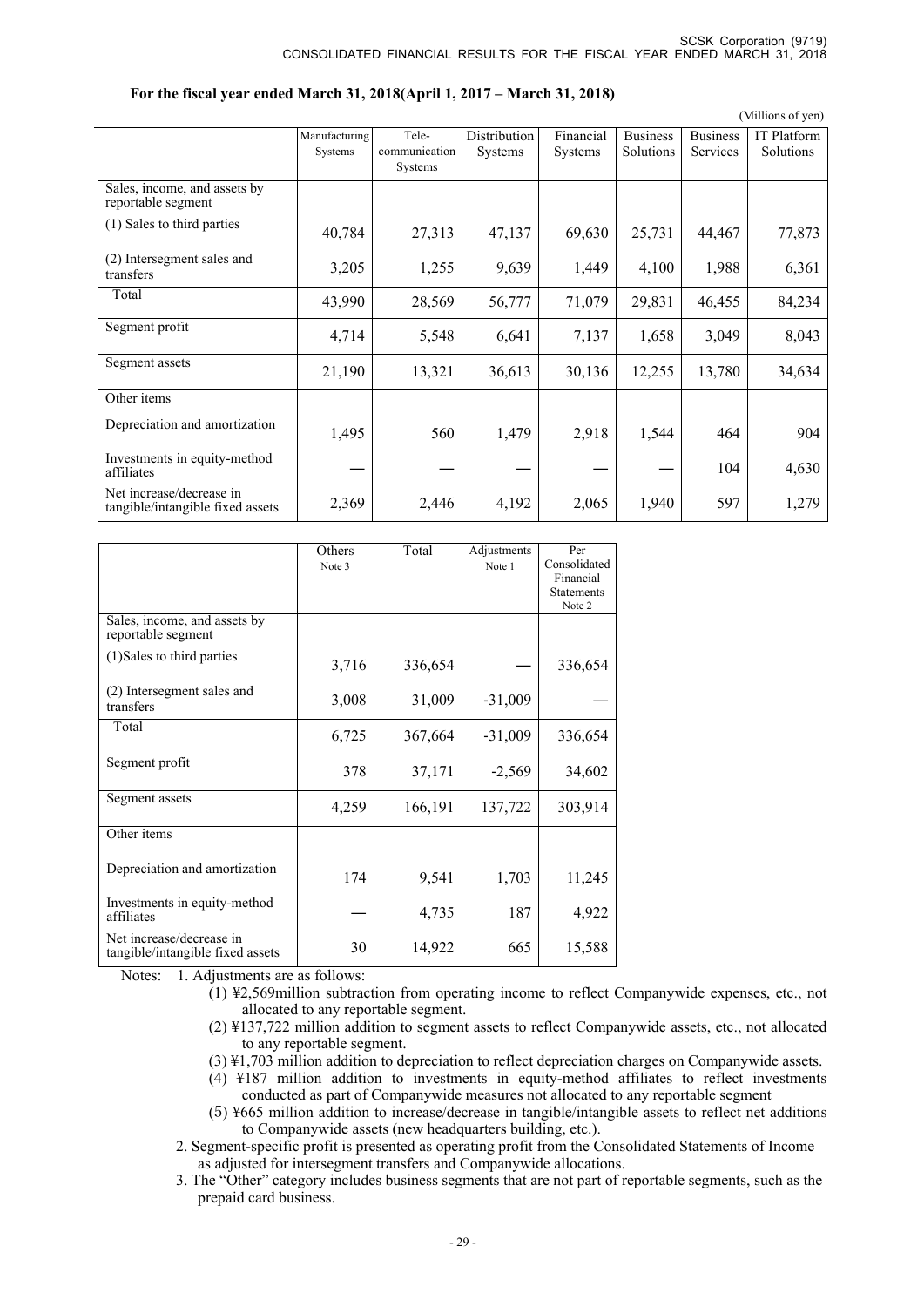### 【**Related information**】

### **Previous fiscal year (April 1, 2016 - March 31, 2017)**

### **1. Information about products and services**

 Disclosure of relevant information is omitted as similar information is disclosed in the segment information.

### **2. Information about geographic area**

1) Sales

Sales data by geographic area is not presented as sales in Japan account for over 90% of net sales.

### 2) Property, plant and equipment

Property, plant and equipment data by geographic area is not presented as property, plant and equipment located in Japan account for over 90% of total property, plant and equipment.

### **3. Information about major customers**

 Disclosure of relevant information is omitted as no sales to any single external party accounted for more than 10% of sales on the consolidated statement of income.

### **Fiscal year under review (April 1, 2017 - March 31, 2018)**

### **1. Information about products and services**

 Disclosure of relevant information is omitted as similar information is disclosed in the segment information.

### **2. Information about geographic area**

1) Sales

Sales data by geographic area is not presented as sales in Japan account for over 90% of net sales.

2) Property, plant and equipment

Property, plant and equipment data by geographic area is not presented as property, plant and equipment located in Japan account for over 90% of total property, plant and equipment.

### **3. Information about major customers**

Disclosure of relevant information is omitted as no sales to any single external party accounted for more than 10% of sales on the consolidated statement of income.

# **Information regarding impairment loss on fixed assets by reportable segment**

### **Previous fiscal year (April 1, 2016 - March 31, 2017)**

|                 |                          |                                   |                                |                             |                              |                             | (Millions of yen)               |
|-----------------|--------------------------|-----------------------------------|--------------------------------|-----------------------------|------------------------------|-----------------------------|---------------------------------|
|                 | Manufacturing<br>Systems | Tele-<br>communication<br>Systems | Distribution<br><b>Systems</b> | Financial<br><b>Systems</b> | <b>Business</b><br>Solutions | <b>Business</b><br>Services | <b>IT Platform</b><br>Solutions |
| Impairment loss |                          |                                   |                                |                             |                              |                             |                                 |

|                 | Others | Elimination<br>and corporate | Total |
|-----------------|--------|------------------------------|-------|
| Impairment loss |        |                              |       |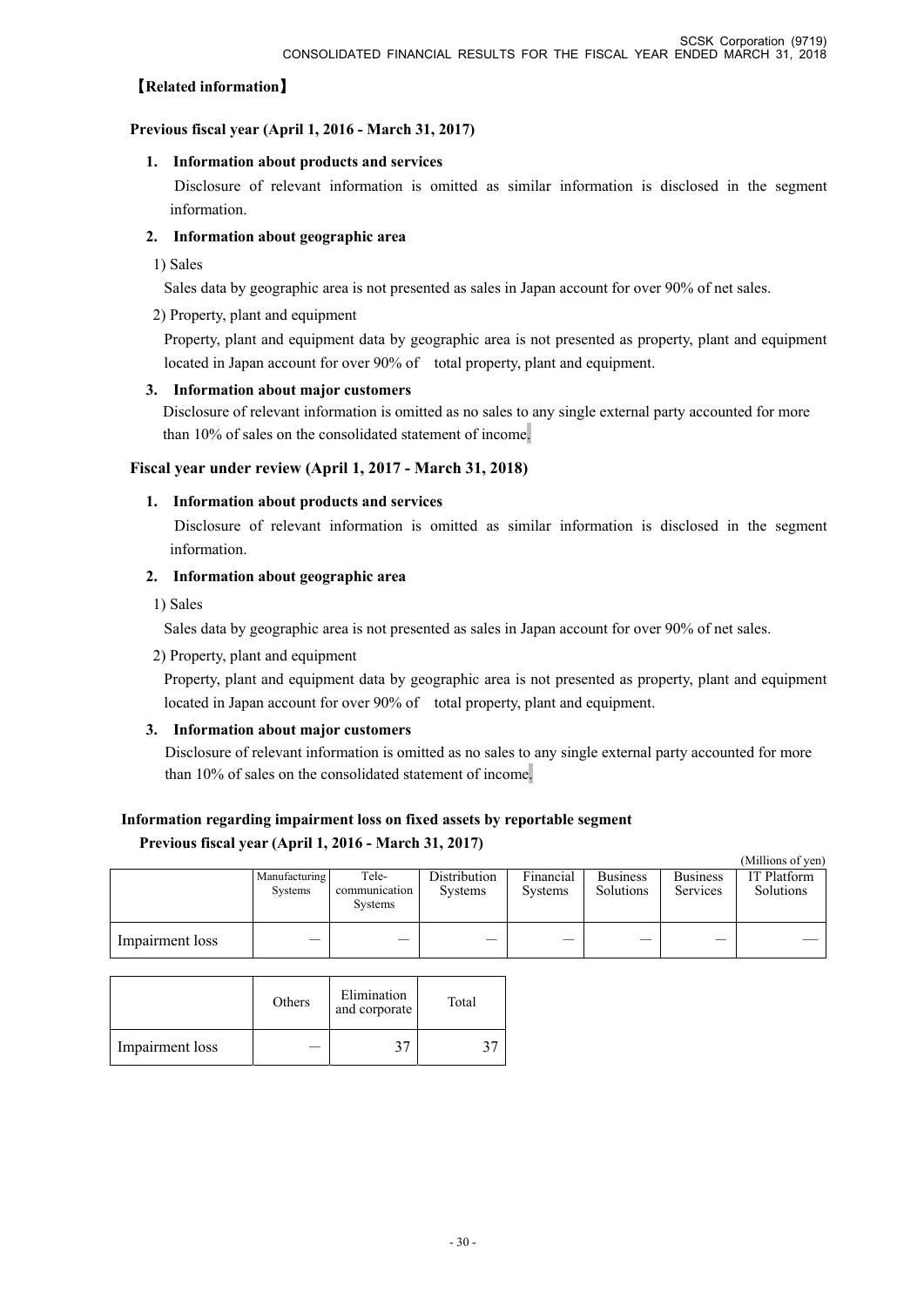### **Fiscal year under review (April 1, 2017 - March 31, 2018)**

|                 |                          |                                          |                                |                             |                              |                             | (Millions of yen)        |
|-----------------|--------------------------|------------------------------------------|--------------------------------|-----------------------------|------------------------------|-----------------------------|--------------------------|
|                 | Manufacturing<br>Systems | Tele-<br>communication<br><b>Systems</b> | Distribution<br><b>Systems</b> | Financial<br><b>Systems</b> | <b>Business</b><br>Solutions | <b>Business</b><br>Services | IT Platform<br>Solutions |
| Impairment loss |                          |                                          |                                |                             |                              |                             |                          |

|                 | Others | Elimination<br>and corporate | Total |
|-----------------|--------|------------------------------|-------|
| Impairment loss |        | 1,425                        |       |

### **Information on amortization of goodwill and unamortized balance by reportable segment**

### **Previous fiscal year (April 1, 2016- March 31, 2017)**

|                             |                          |                                   |                                |                      |                              |                             | (Millions of yen)        |
|-----------------------------|--------------------------|-----------------------------------|--------------------------------|----------------------|------------------------------|-----------------------------|--------------------------|
|                             | Manufacturing<br>Systems | Tele-<br>communication<br>Systems | Distribution<br><b>Systems</b> | Financial<br>Systems | <b>Business</b><br>Solutions | <b>Business</b><br>Services | IT Platform<br>Solutions |
| Amortization of<br>goodwill | 30                       |                                   |                                |                      |                              | 20                          | 38                       |
| Balance at end of<br>period | 14                       |                                   |                                |                      |                              |                             | 19                       |

|                             | Others | Elimination<br>and corporate | Total |
|-----------------------------|--------|------------------------------|-------|
| Amortization of<br>goodwill |        |                              |       |
| Balance at end of<br>period |        |                              |       |

#### **Fiscal year under review (April 1, 2017- March 31, 2018)**

 (Millions of yen) Manufacturing Systems Telecommunication Systems **Distribution** Systems Financial Systems Business Solutions Business Services IT Platform Solutions Amortization of<br>goodwill Alliotuzation of  $\begin{vmatrix} 30 & - & - & - & - & - & - & 19 \end{vmatrix}$ Balance at end of Datance at end of  $\begin{vmatrix} 84 \end{vmatrix}$   $-$ 

|                             | Others | Elimination<br>and corporate | Total |
|-----------------------------|--------|------------------------------|-------|
| Amortization of<br>goodwill |        |                              |       |
| Balance at end of<br>period |        |                              |       |

### **Information on amortization of goodwill by reportable segment**

**Previous fiscal year (April 1, 2016 - March 31, 2017)** 

Not applicable

**Fiscal year under review (April 1, 2017 - March 31, 2018)**  Not applicable